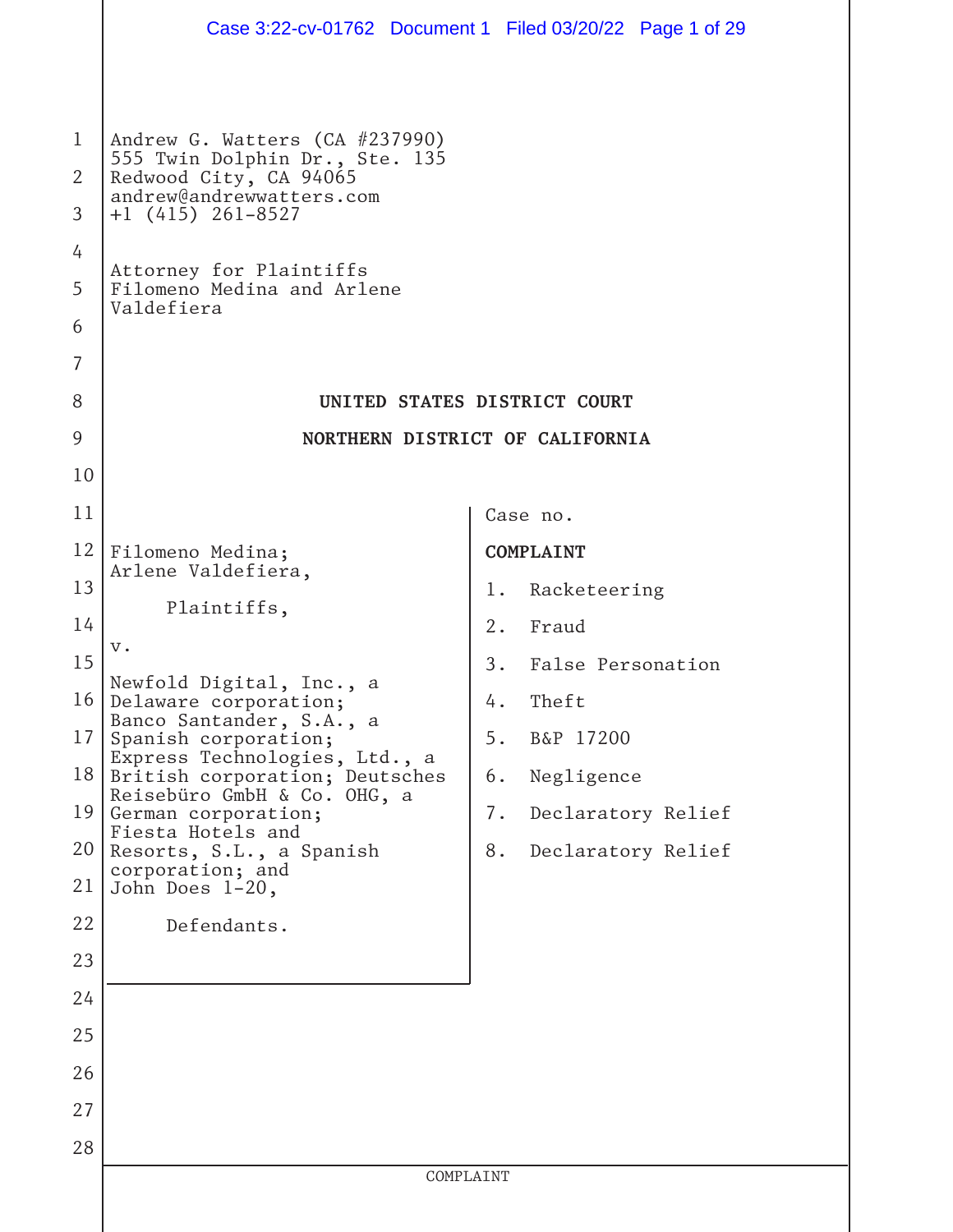## 2

3

4

5

6

7

8

9

10

11

12

13

14

15

16

17

18

19

20

21

22

23

24

25

26

1

#### **INTRODUCTION**

1. The purpose of this action is to rectify the bilking of timeshare owners who were scammed by sophisticated organized criminals in a complex advance fee fraud/RICO. The ongoing scam was enabled by a willfully blind web hosting provider, a negligent bank, and abuse of VPN technology operated by a willfully blind VPN provider.

2. A group of unidentified organized criminals

**The Racketeering Enterprise**

(Defendants John Does 1-20, or "The Criminal Defendants") are actively impersonating a retired attorney, George E. Johnson, Esq. of Maryland, and are using his attorney credentials in New York with forged documents to scam people out of their life savings via wire fraud, in violation of 18 U.S.C. sec. 1962, et al. The Enterprise began on an unknown date (November 11, 2021 at the latest) in an unknown location, presumed to be Mexico. The Enterprise has an office in New York City, a New York City phone number, working email addresses, and a fully functional website and internet presence/domain name. The domain name was registered on November 11, 2021 by someone in Argentina, and the domain name service and web hosting are provided by Defendant Newfold Digital, Inc. ("Newfold") through its HostGator and BlueHost web hosting brands. The Criminal Defendants make use of Defendant Express Technologies, Ltd.'s ("Express") ExpressVPN Virtual Private Network, which has an endpoint in San Jose, California as well as New York, New York. Defendant Doe #1 is an

27 28 impostor who is impersonating attorney George Johnson. Defendant Doe #2 aka "Al Hamilton" is an individual who represents himself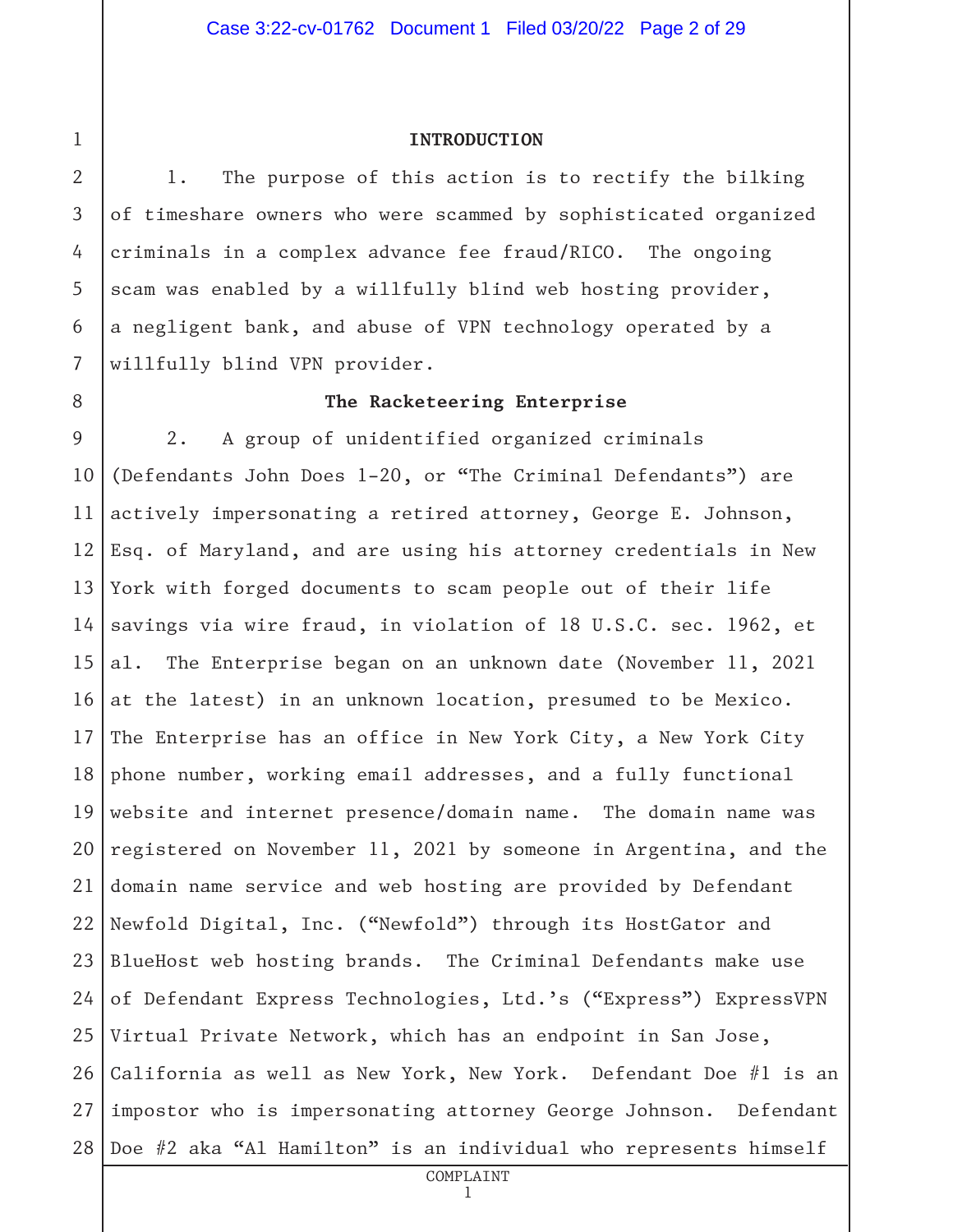1 2 3 4 5 6 7 8 9 10 11 12 as a paralegal or assistant at Mr. Johnson's law firm, but who is in reality one of the unidentified criminals. Defendant Doe #3 aka "Theodore Wilkerson" is an individual who represents himself as a corporate executive at an undetermined company claiming to represent the buyer of the timeshare, but who is in reality one of the unidentified criminals. The purported buyer of the timeshare is Defendant Deutsches Reisebüro GmbH & Co. OHG ("Der.com"), which is an actual company that is primarily a tour operator in Germany. Defendant Fiesta Hotels and Resorts, S.L. ("Fiesta") operates the underlying timeshare under the trade name Palladium Travel Club. Defendants Does 4-20 are unknown criminals participating in the scheme in undetermined capacities.

13

#### **The Service Provider Defendants**

14 15 16 17 18 19 20 21 3. Defendants Newfold Digital, Inc. ("Newfold"), Banco Santander, S.A. ("Santander"), and Express Technologies, Ltd. ("Express") (together, "the Service Provider Defendants") are all on notice of this scam, however, they have all declined to take any action, thereby permitting the Enterprise to continue unabated using their services. On information and belief, the Service Provider Defendants knew and/or suspected that this scam was ongoing, and have failed to take any action to prevent it.

#### **The Nominal Defendants**

23 24 25 4. Der.com as well as Fiesta are merely declaratory relief defendants at this time concerning the transaction fees and otherwise.

26 //

22

- 27 //
- 28 //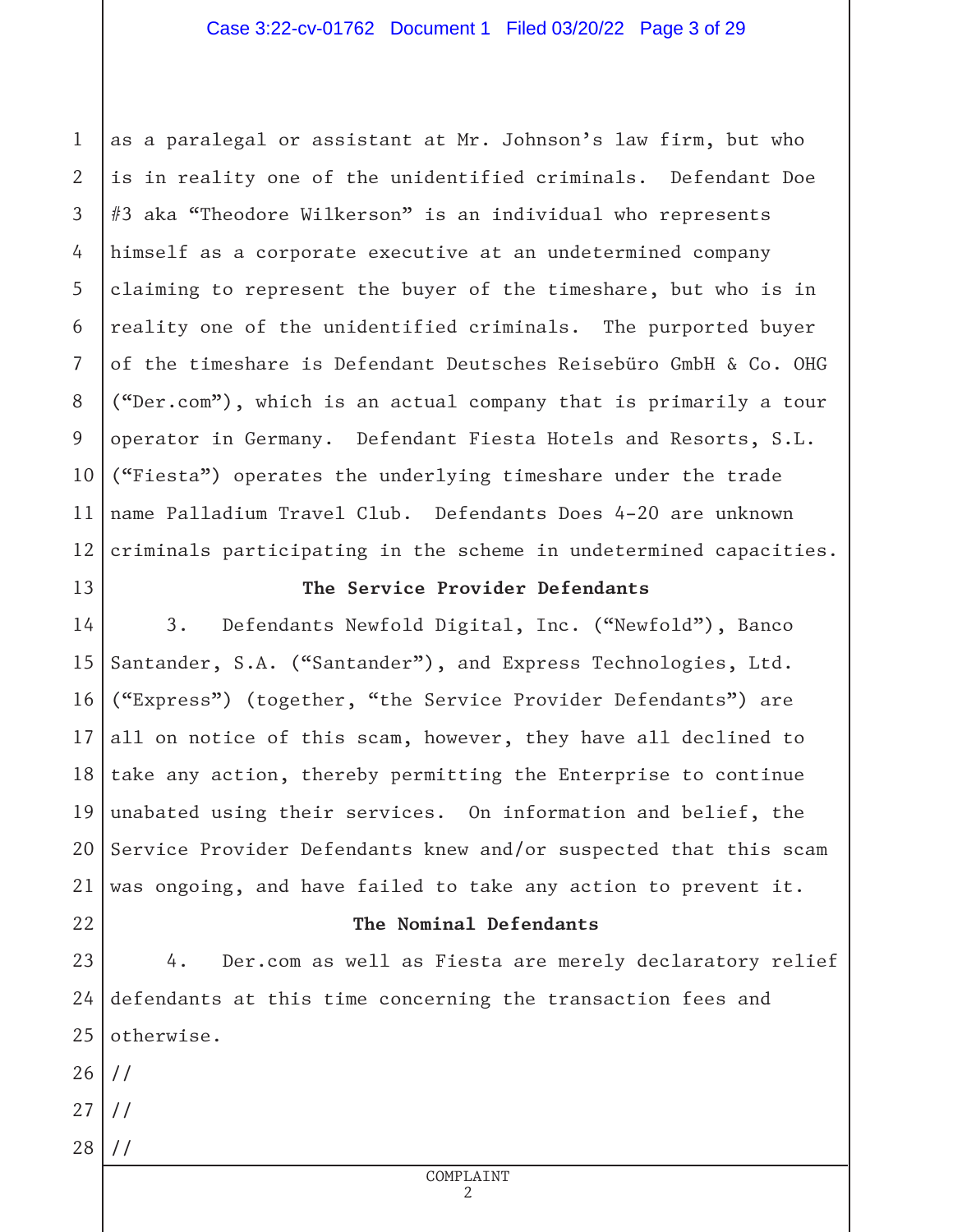**The Claims**

5. Broadly speaking, this Complaint asserts RICO claims and injunctive relief against the Criminal Defendants; negligence, declaratory, and injunctive relief claims against the Service Provider Defendants; and declaratory relief claims against the Nominal Defendants.

**SUBJECT MATTER JURISDICTION**

10 11 12 13 14 15 16 17 6. The gravamen of the action is a Civil RICO/wire fraud case brought under 18 U.S.C. sec 1962 et al. As such, the basis for subject matter jurisdiction is a Federal Question. In addition, the District Court has Supplemental Jurisdiction over the transactionally related State law claims, such as declaratory relief and false personation, as well as the State law injunctive relief claims. Finally, the District Court has Original Jurisdiction over RICO injunctions pursuant to 18 U.S.C. sec. 1964(a).

18

#### **PARTIES AND PERSONAL JURISDICTION**

19 20 21 7. Plaintiffs Filomeno Medina and Arlene Valdefiera ("Plaintiffs") are natural persons and residents of California, specifically this District.

22 23 24 25 26 27 28 8. Defendant Newfold Digital, Inc. ("Newfold") is a Delaware corporation that is present in this State, and that has also consented to jurisdiction by way of its registration with the California Secretary of State to transact business in California. This Court further has personal jurisdiction over Newfold under 28 U.S.C. § 1965(b) because in any action brought pursuant to the Federal RICO statute in a U.S. District Court,

1

2

3

4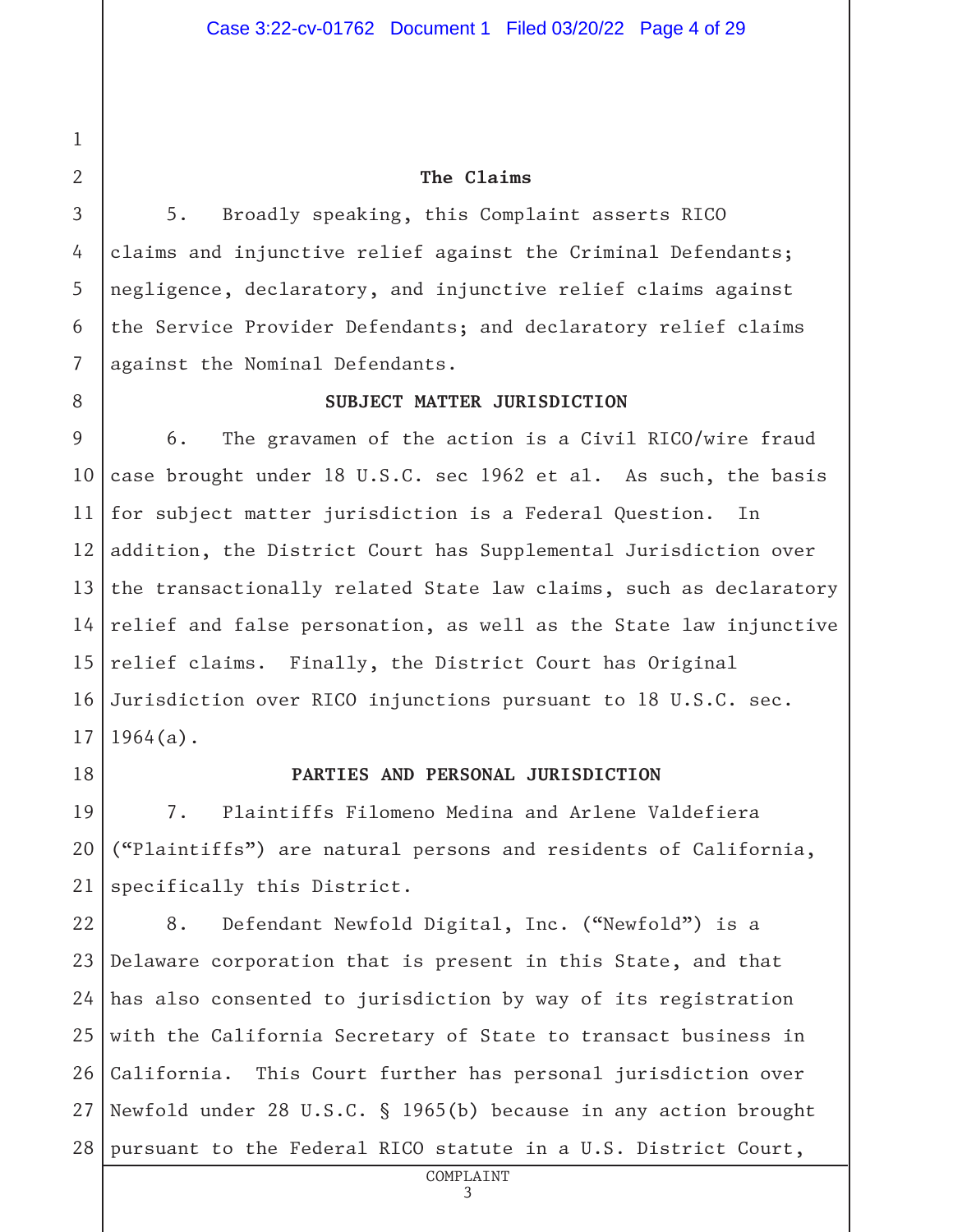1 2 3 4 5 that Court may cause parties residing in another District to be summoned to that District if the "ends of justice require" it. Given these facts, and that no other district has personal jurisdiction over all defendants, the ends of justice require this Court's exercise of personal jurisdiction over Newfold.

6 7 8 9 10 11 12 13 14 15 16 17 18 19 20 9. Defendant Banco Santander, S.A. ("Santander") is a Spanish corporation that is present in this State, and that has also consented to jurisdiction by way of its registration with the California Secretary of State to transact business in California. Santander is currently suspended with the Secretary of State and therefore may not defend this action until the suspension is cured. This Court further has personal jurisdiction over Santander under 28 U.S.C. § 1965(b) because in any action brought pursuant to the Federal RICO statute in a U.S. District Court, that Court may cause parties residing in another District to be summoned to that District if the "ends of justice require" it. Given these facts, and that no other district has personal jurisdiction over all defendants, the ends of justice require this Court's exercise of personal jurisdiction over Santander.

21 22 23 24 25 26 27 28 10. Defendant Express Technologies, Ltd. ("Express") is a British corporation that is present in this State, is operating a global VPN called ExpressVPN with at least one endpoint in this State, and has violated California law by failing to register with the Secretary of State despite transacting substantial volumes of business in this State, in violation of Cal. Corporations Code sec. 2105(a). This Court further has personal jurisdiction over Express under 28 U.S.C. § 1965(b) because in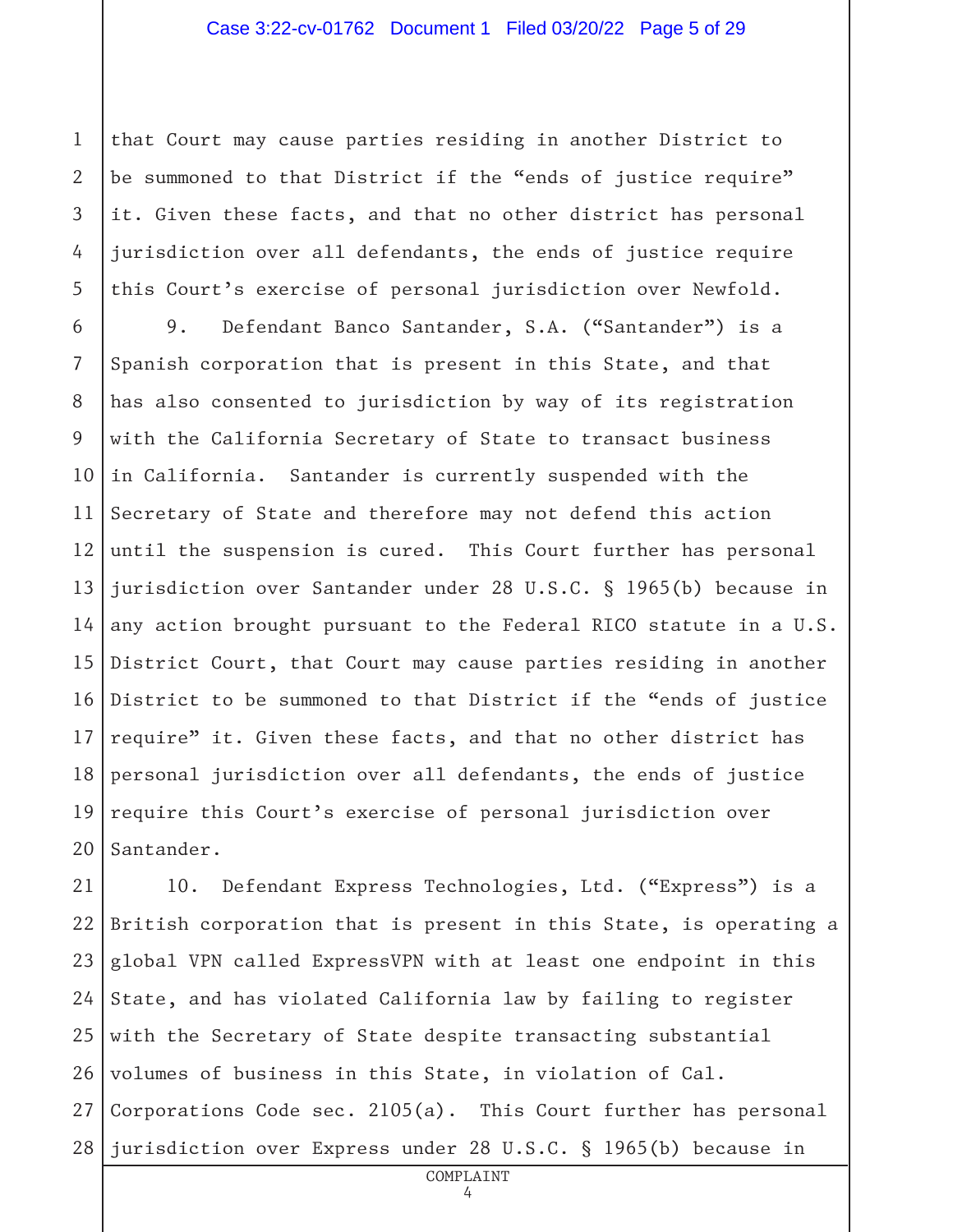1 2 3 4 5 6 7 any action brought pursuant to the Federal RICO statute in a U.S. District Court, that Court may cause parties residing in another District to be summoned to that District if the "ends of justice require" it. Given these facts, and that no other district has personal jurisdiction over all defendants, the ends of justice require this Court's exercise of personal jurisdiction over Express.

8 9 10 11 12 13 14 15 16 17 18 19 20 21 22 23 24 25 26 11. Defendant Deutsches Reisebüro GmbH & Co. OHG ("Der. com") is a German corporation that was the purported buyer in this transaction, and that is present in this State by way of its substantial business booking tours across the world and acquiring timeshares. Der.com is present in this State by virtue of its purposeful availment of the State in marketing travel to California residents, and because of its sufficient minimum contacts with California. Der.com has also violated California law by failing to register with the Secretary of State despite transacting substantial volumes of business in this State, in violation of Cal. Corporations Code sec. 2105(a). This Court further has personal jurisdiction over Der.com under 28 U.S.C. § 1965(b) because in any action brought pursuant to the Federal RICO statute in a U.S. District Court, that Court may cause parties residing in another District to be summoned to that District if the "ends of justice require" it. Given these facts, and that no other district has personal jurisdiction over all defendants, the ends of justice require this Court's exercise of personal jurisdiction over Der.com.

27 28 12. Fiesta Hotels and Resorts, S.L. ("Fiesta") is a Spanish corporation based in Ibiza, part of the Balearic Islands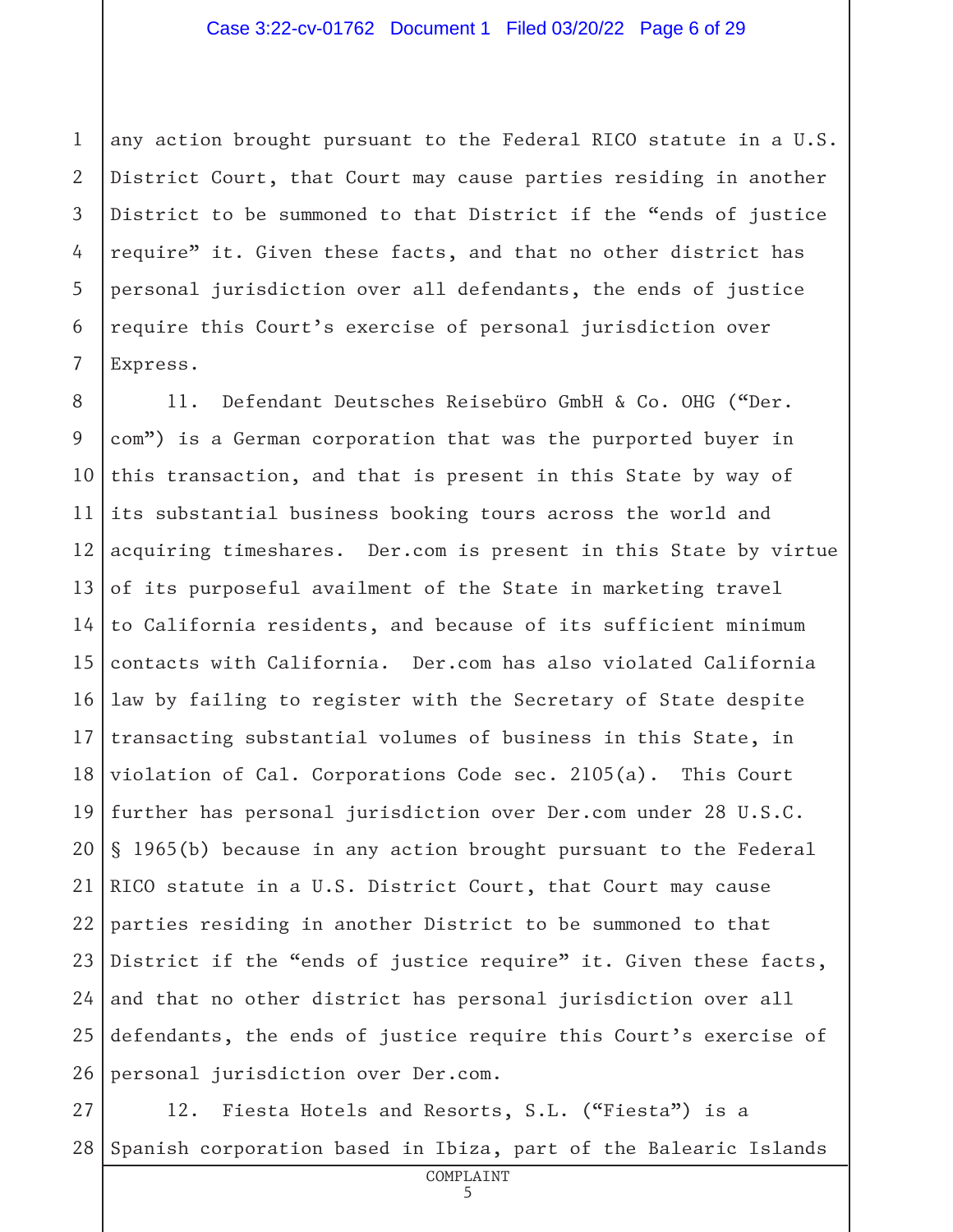1 2 3 4 5 6 7 8 9 10 11 12 13 14 15 16 17 18 19 20 autonomous province of Spain. Fiesta actively advertises and markets its timeshares in California through the use of phone calls, emails, mailers, and targeted online ads linking to its website. Plaintiffs are one such customer of Fiesta, who were roped into the timeshare arrangement through a direct mail solicitation. Fiesta has also violated California law by failing to register with the Secretary of State despite transacting substantial volumes of business in this State, in violation of Cal. Corporations Code sec. 2105(a). Fiesta is present in this State by virtue of its purposeful availment of the State in marketing timeshares to California residents, and because of its sufficient minimum contacts with California. This Court further has personal jurisdiction over Fiesta under 28 U.S.C. § 1965(b) because in any action brought pursuant to the Federal RICO statute in a U.S. District Court, that Court may cause parties residing in another District to be summoned to that District if the "ends of justice require" it. Given these facts, and that no other district has personal jurisdiction over all defendants, the ends of justice require this Court's exercise of personal jurisdiction over Fiesta.

21 22 23 24 25 26 27 28 13. Doe #1 is the impostor claiming to be attorney George Johnson. Doe #1 lives in an undetermined location, but in any event is present in this state and has consented to jurisdiction in California by committing wire fraud felonies deliberately targeted at California residents, knowing those residents to be in California, as well as operating a VPN endpoint in California from which he accesses the internet and furthers the racketeering enterprise. This Court further has personal jurisdiction over

COMPLAINT

6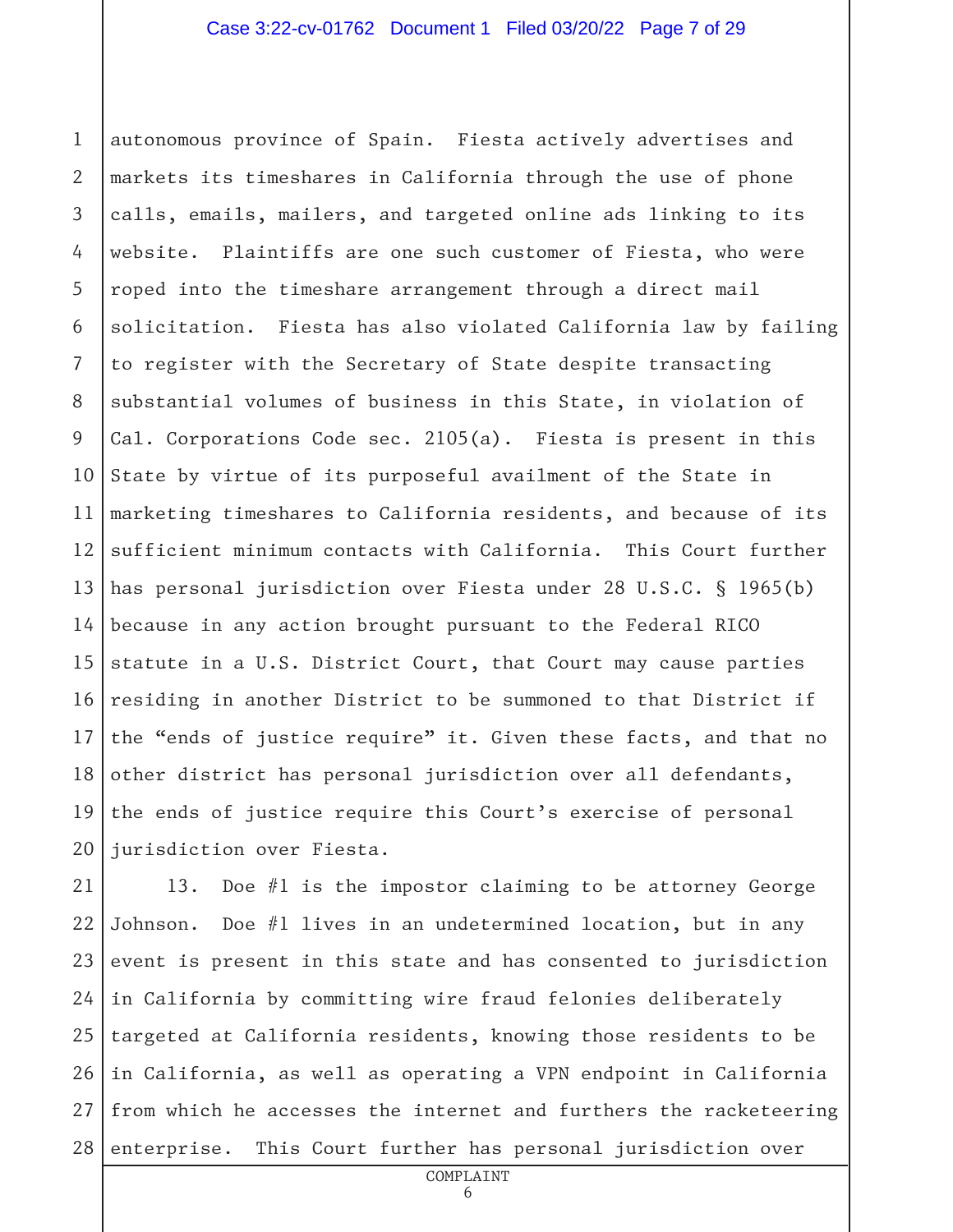1 2 3 4 5 6 7 Doe #1 under 28 U.S.C. § 1965(b) because in any action brought pursuant to the Federal RICO statute in a U.S. District Court, that Court may cause parties residing in another District to be summoned to that District if the "ends of justice require" it. Given these facts, and that no other district has personal jurisdiction over all defendants, the ends of justice require this Court's exercise of personal jurisdiction over Doe #1.

8 9 10 11 12 13 14 15 16 17 14. Doe #2 is the impostor claiming to be paralegal Al Hamilton at the fake law firm run by Doe  $#1$ . This Court has personal jurisdiction over Doe #2 under 28 U.S.C. § 1965(b) because in any action brought pursuant to the Federal RICO statute in a U.S. District Court, that Court may cause parties residing in another District to be summoned to that District if the "ends of justice require" it. Given these facts, and that no other district has personal jurisdiction over all defendants, the ends of justice require this Court's exercise of personal jurisdiction over Doe #2.

18 19 20 21 22 23 24 25 26 27 15. Doe #3 is the impostor claiming to be buyer's representative, Theodore Wilkerson. This Court further has personal jurisdiction over Doe #3 under 28 U.S.C. § 1965(b) because in any action brought pursuant to the Federal RICO statute in a U.S. District Court, that Court may cause parties residing in another District to be summoned to that District if the "ends of justice require" it. Given these facts, and that no other district has personal jurisdiction over all defendants, the ends of justice require this Court's exercise of personal jurisdiction over Doe #3.

16. Does 4-20 are unidentified criminals who are part of

<sup>28</sup>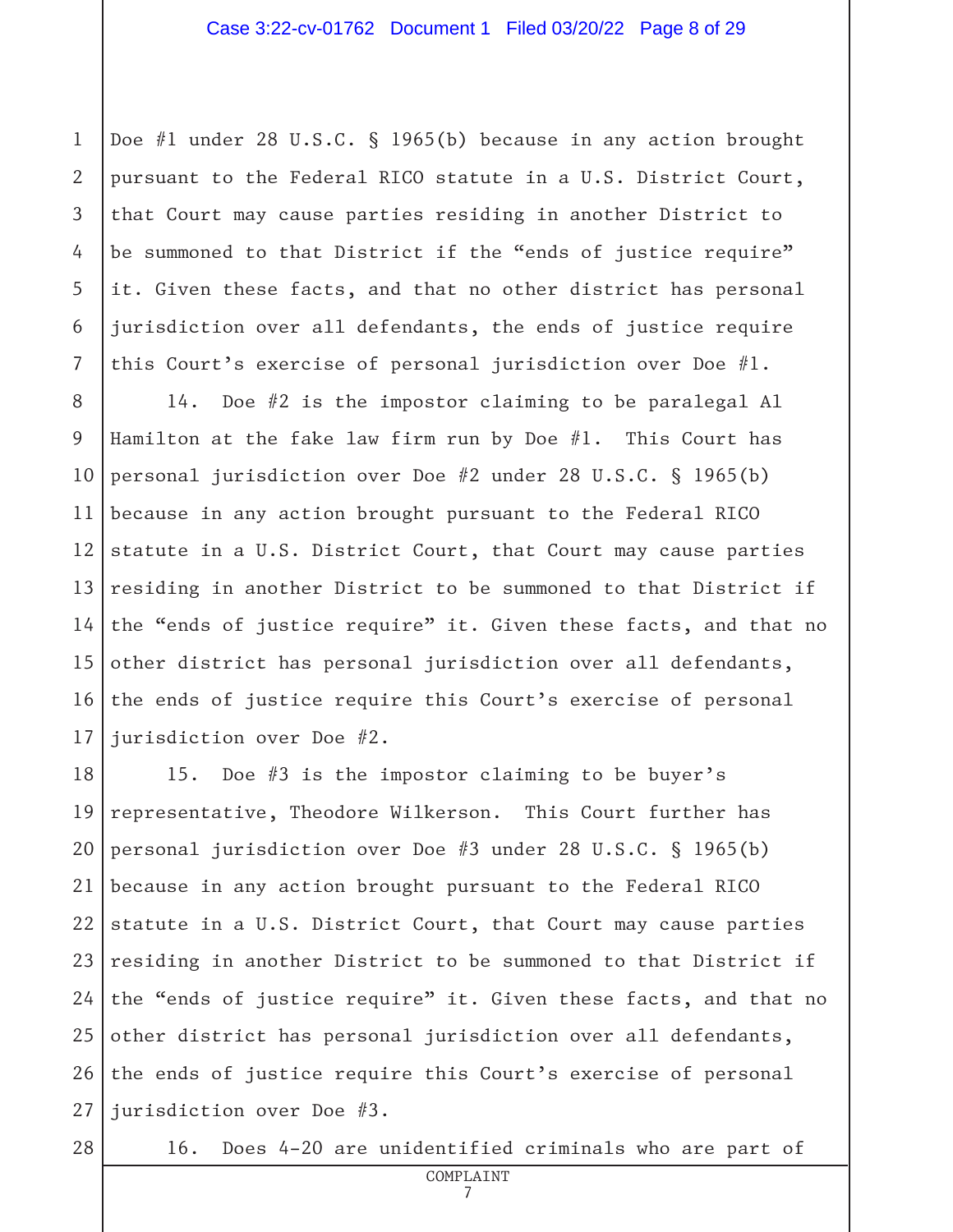1 2 3 4 5 6 7 8 9 the enterprise in capacities that are unknown at this time. This Court further has personal jurisdiction over Does 4-20 under 28 U.S.C. § 1965(b) because in any action brought pursuant to the Federal RICO statute in a U.S. District Court, that Court may cause parties residing in another District to be summoned to that District if the "ends of justice require" it. Given these facts, and that no other district has personal jurisdiction over all defendants, the ends of justice require this Court's exercise of personal jurisdiction over Does 4-20.

#### **VENUE**

11 12 13 14 15 16 17 18 19 20 21 17. Venue is proper in this District pursuant to 28 U.S.C. § 1391(b)(2) because a substantial part of the events or omissions giving rise to Plaintiffs' claims occurred within this District. Venue is further proper in this District pursuant to 18 U.S.C. § 1965(a) because each Defendant is found and/or transacts his affairs in this District given each defendant's participation or involvement in the racketeering Enterprise. To the extent there are venue clauses in any of the underlying documents or contracts, those venue clauses are void or voidable at Plaintiffs' option due to the fraud, mistakes, and/or crimes that occurred here.

22

10

#### **GENERAL ALLEGATIONS**

23 24 25 26 27 28 18. Plaintiffs own a timeshare at the Palladium Travel Club in Cancún, Mexico, which is operated by Defendant Fiesta. The details are not relevant here except to state that the timeshare is worth approximately \$80,000. So far, due to the criminal wire fraud scam, Plaintiffs have sent at least \$71,000 to Mexico at the direction of the Criminal Defendants. Plaintiffs did so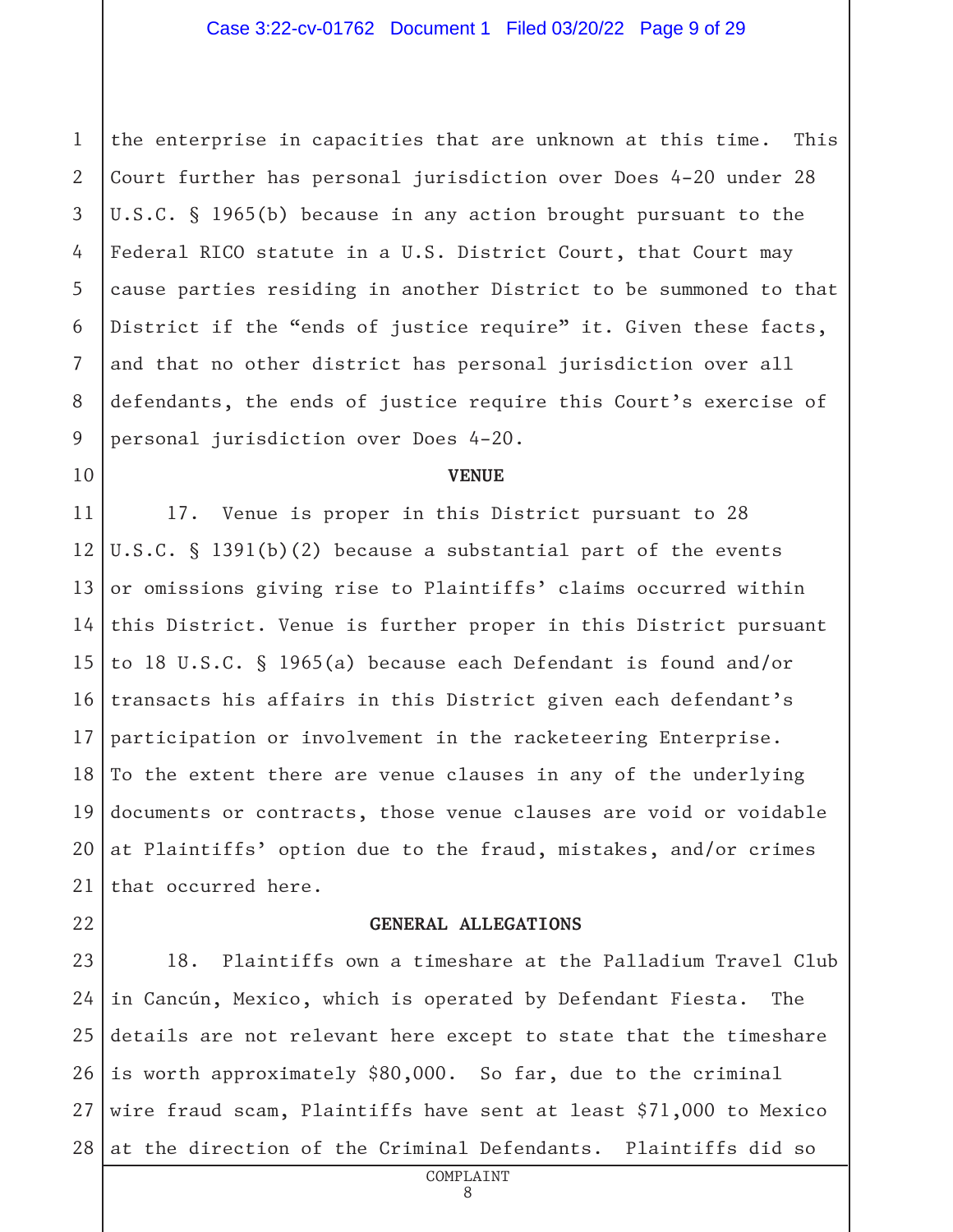1 2 3 4 5 6 7 thinking they were required to advance fees for taxes and capital gains, among other issues falsely represented by the Criminal Defendants. The Criminal Defendants also fabricated a supposed lawsuit and settlement purportedly worth some \$600,000 which they used to entice Plaintiffs to send even more money to Mexico as well. The Criminal Defendants are operating under the fake website: https://legalfirmofgeorgejohnson.com

8 9 10 11 12 13 14 15 16 17 18 19 20 21 22 19. The Service Provider Defendants facilitated and supported the Criminal Defendants in the furtherance of this fraud/swindle by providing essential services to the Criminal Defendants, without which the Criminal Defendants would not have been able to operate the Enterprise. For example, banking, web hosting, and VPN services. The Service Provider Defendants must have known that their services were being used to further this scam. For one, complaints about the Enterprise are impossible to miss considering that it has an entire fake website, phone, and email addresses online. Thus, when Plaintiffs' counsel reached out to Express with a complaint, Express should have investigated and terminated the Criminal Defendants' service. Express did not do so, thereby showing that it is aware of the scam and not taking any action. Injunctive relief is obviously appropriate here to prevent the continued operation of the Enterprise.

### 23

#### **FIRST CAUSE OF ACTION**

24 25 Racketeering -- Statutory Violations of 18 U.S.C. § 1964(c) (Plaintiffs vs. the Criminal Defendants)

26 27 20. Plaintiffs incorporate by reference and realleges the above paragraphs.

- 28
- 21. Defendants' conduct, and the conduct of each Defendant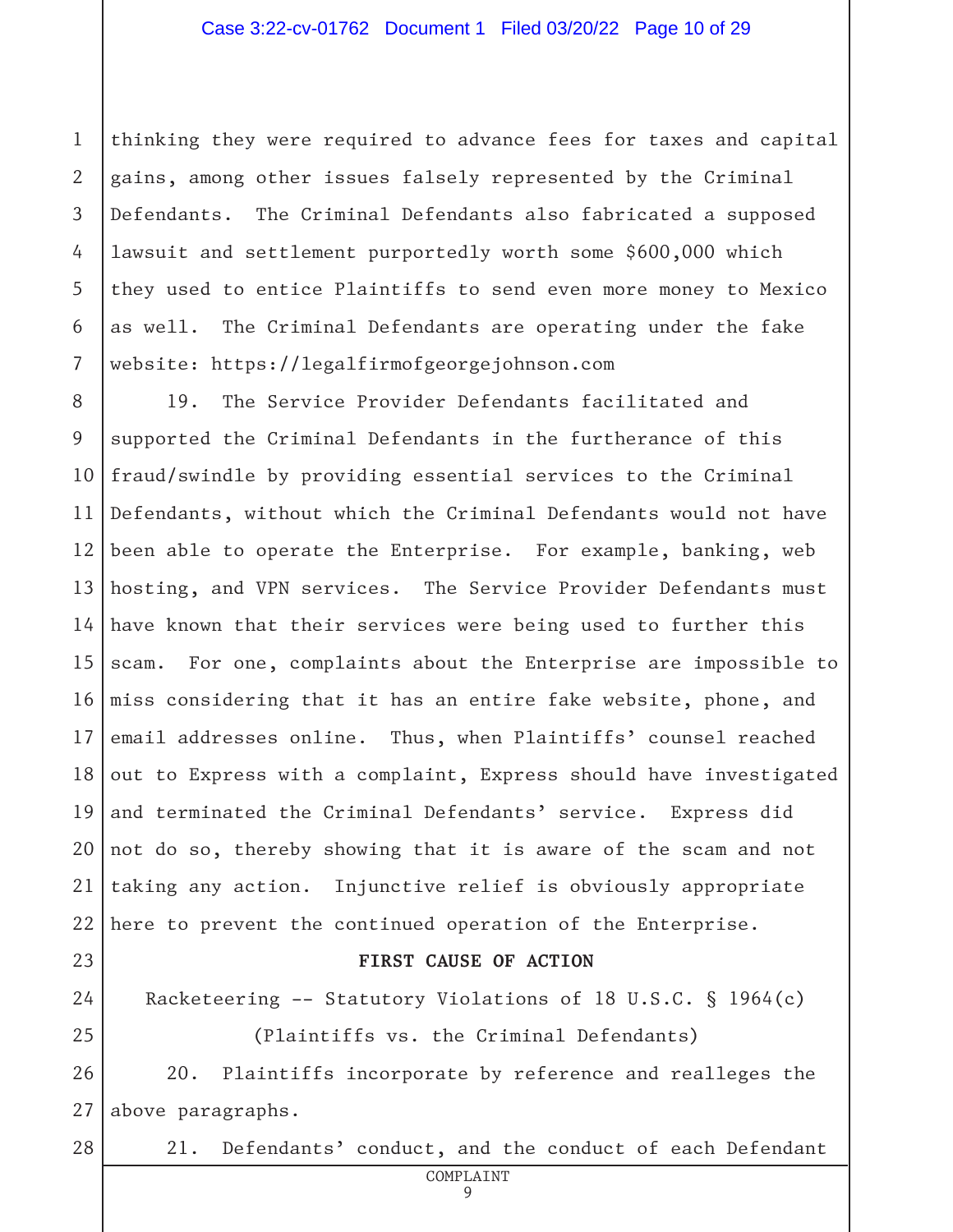1 2 3 4 5 6 7 8 9 named herein, constitutes racketeering as set forth in 18 U.S.C. § 1964(c). Specifically, Congress has defined "racketeering" to include multiple instances of wire fraud, or committing fraud by means of electronic transmissions over wire. The Defendants here engaged in multiple instances of wire fraud, including submitting multiple forged notary seals and Photoshopped wire instructions via wire, in which they falsely claimed that Plaintiffs were entitled to money but had to wire their own money to Mexico to get the money they were entitled to.

10 11 12 13 14 15 16 17 18 22. As detailed below, Plaintiffs allege three different causes of action for Federal RICO violations. In summary, Section 1962(c) provides relief against parties who engage in a pattern of racketeering activity, Section 1962(a) provides relief against parties who use income generated through a pattern of racketeering activity, and Section 1962(d) provides relief against those who conspire to violate the racketeering laws. Defendants are liable under each of these three sections of the statute.

19 20 21 22 23 24 23. 18 U.S.C. § 1964(c) allows "any person injured in his business or property by reason of a violation of section 1962 of this chapter" to "sue therefor in any appropriate United States district court and shall recover threefold the damages he sustains and the cost of the suit, including a reasonable attorney's fee ...."

25 26 27 **Count 1: Violation of 18 U.S.C. § 1962(c)** 24. Plaintiffs incorporate by reference and reallege the paragraphs set forth above.

28

25. 18 U.S.C. § 1962(c) makes it "unlawful for any person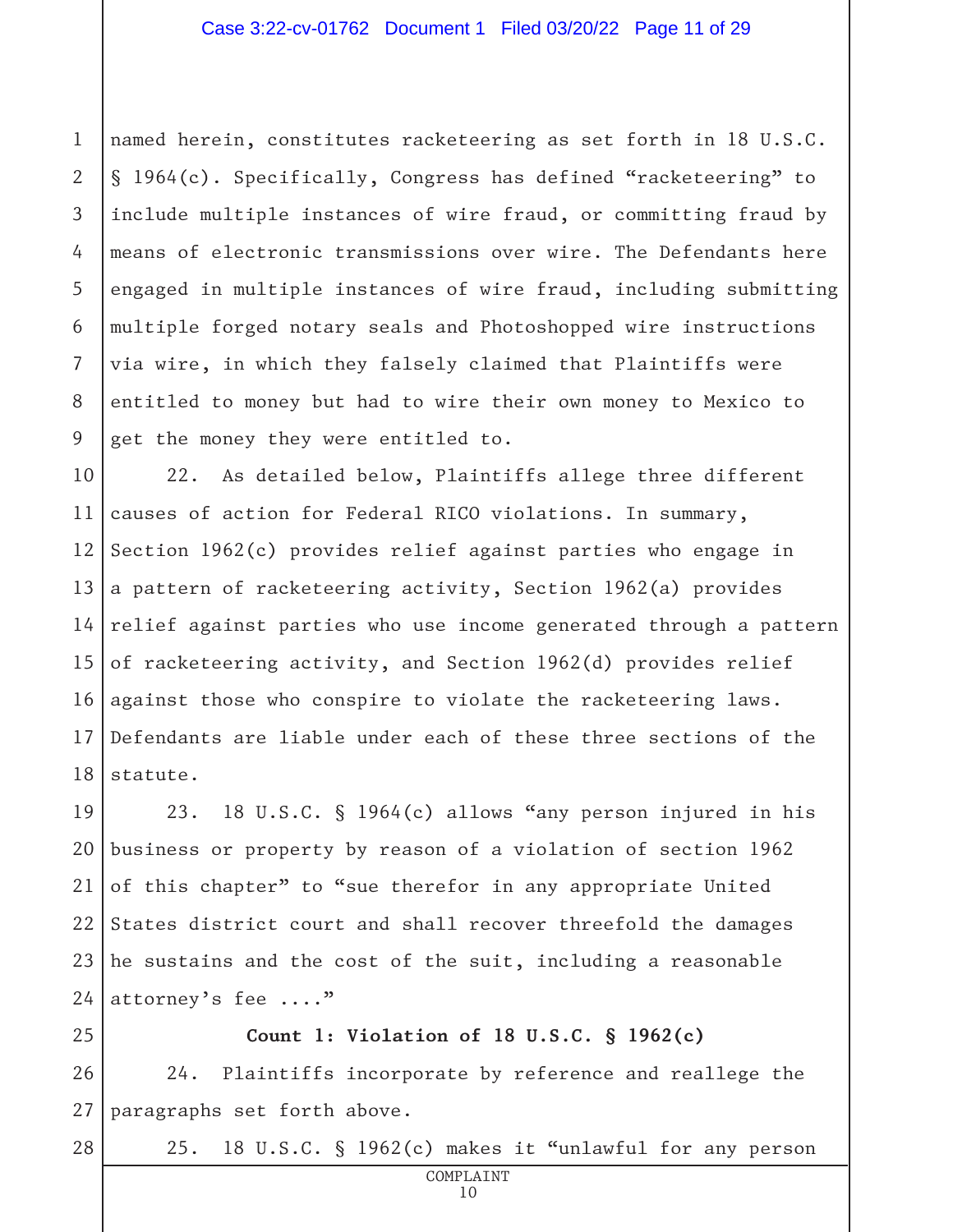#### Case 3:22-cv-01762 Document 1 Filed 03/20/22 Page 12 of 29

1 2 3 4 5 employed by or associated with any enterprise engaged in, or the activities of which affect, interstate or foreign commerce, to conduct or participate, directly or indirectly, in the conduct of such enterprise's affairs through a pattern of racketeering activity . . . " 18 U.S.C. § 1962(c).

6 7 8 9 26. Each Defendant, at all relevant times, is and has been a "person" within the meaning of 18 U.S.C. § 1961(3) because each Defendant is capable of holding, and does hold, "a legal or beneficial interest in property."

10 11 12 13 27. Defendants' activities include at least two acts of racketeering activity since 2021. Accordingly, Defendants' conduct constitutes a "pattern" of racketeering activity. 18 U.S.C. § 1961(5).

14 15 16 17 18 28. One such act took place in January 2022, when the Criminal Defendants, in furtherance of the activities, purpose and scheme of the Enterprise, falsely and fraudulently submitted forged notary seals to Plaintiffs using interstate wires, i.e., the Internet.

19 20 21 22 23 29. A second such act took place on March 2022, when the Criminal Defendants, in furtherance of the activities, purpose and scheme of the Enterprise, falsely and fraudulently submitted additional forged notary seals and Photoshopped wire instructions to Plaintiffs using interstate wires.

24 25 26 27 28 30. At all times relevant hereto, beginning on or around November 2021 and continuing through the filing of this action, each Defendant conducted and participated in the affairs of the Enterprise through a pattern of racketeering activity, in violation of 18 U.S.C. § 1962(c).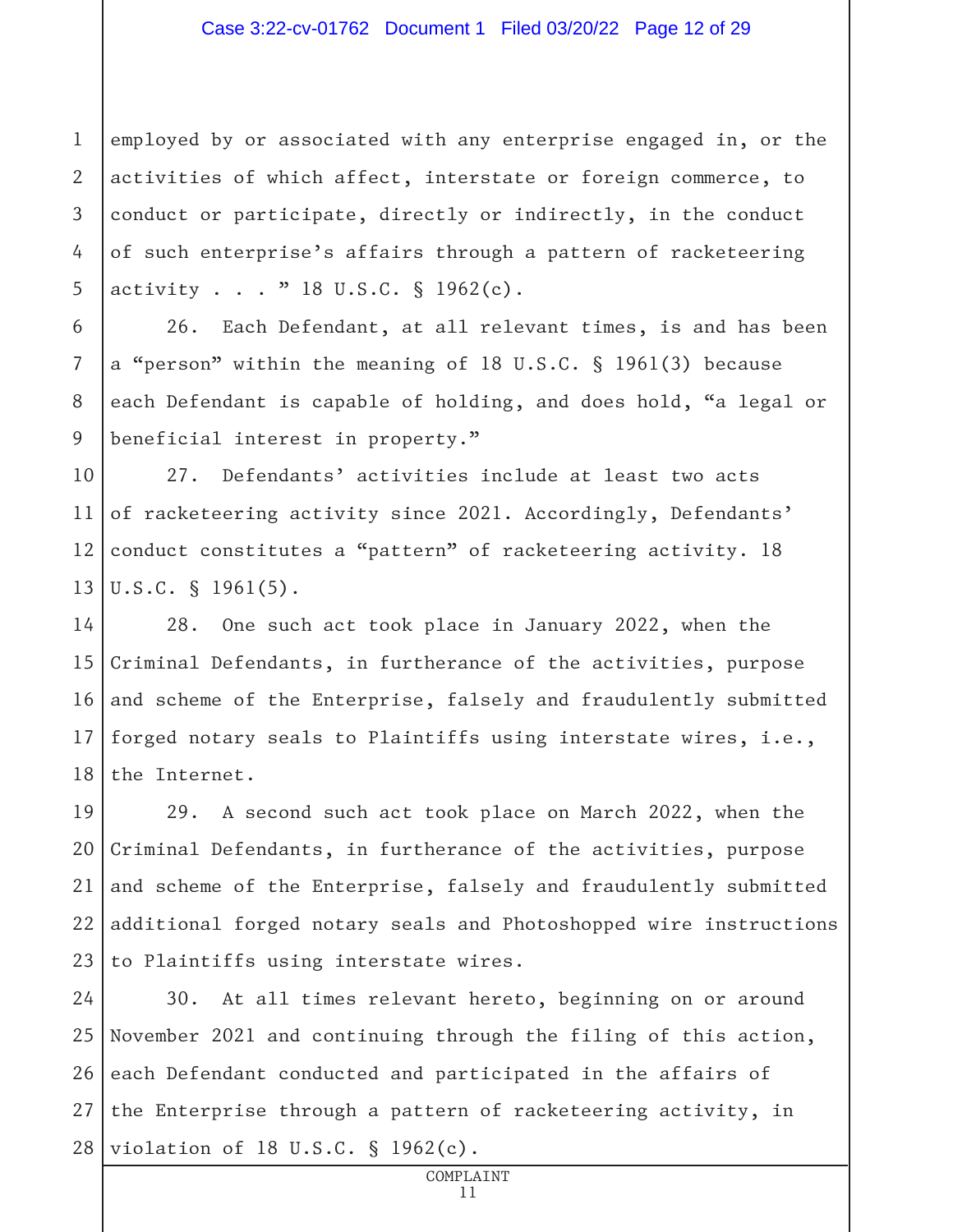#### Case 3:22-cv-01762 Document 1 Filed 03/20/22 Page 13 of 29

31. On or around November 2021, Defendants formed an association-in-fact racketeering enterprise, described herein as the Enterprise, within the meaning of 18 U.S.C. § 1961(4).

4 5

6

7

8

1

2

3

32. The Enterprise consists of a group of "persons" associated together for the common purpose of intentionally and willfully defrauding victims in connection with real estate transactions and otherwise, such as the timeshare transaction in this case.

9 10 11 12 33. The Enterprise is an ongoing organization that functions as a continuing unit. The Enterprise was created and used as a tool to effectuate Defendants' pattern of racketeering activity.

13 14 15 16 17 34. All Defendants agreed to and did conduct and participate in the conduct of the Enterprise's affairs through a pattern of racketeering activity including wire fraud as defined by 18 U.S.C. § 1343, and for the unlawful purpose of intentionally defrauding Plaintiffs.

18 19 20 21 22 23 35. The wire fraud committed by Defendants is based on a scheme developed and carried out by the Enterprise wherein the Criminal Defendants impersonate a retired attorney to create an entire fake law firm, then continue to use the same, using the stolen identity and actual attorney credentials of additional victim George E. Johnson, Esq.

24 25 26 27 28 36. Defendants used the wires for the transmission, delivery, or shipment of the following by the Defendants or third parties, all of which are related to the Enterprise, and they were foreseeably caused to be sent as a result of Defendants' illegal scheme: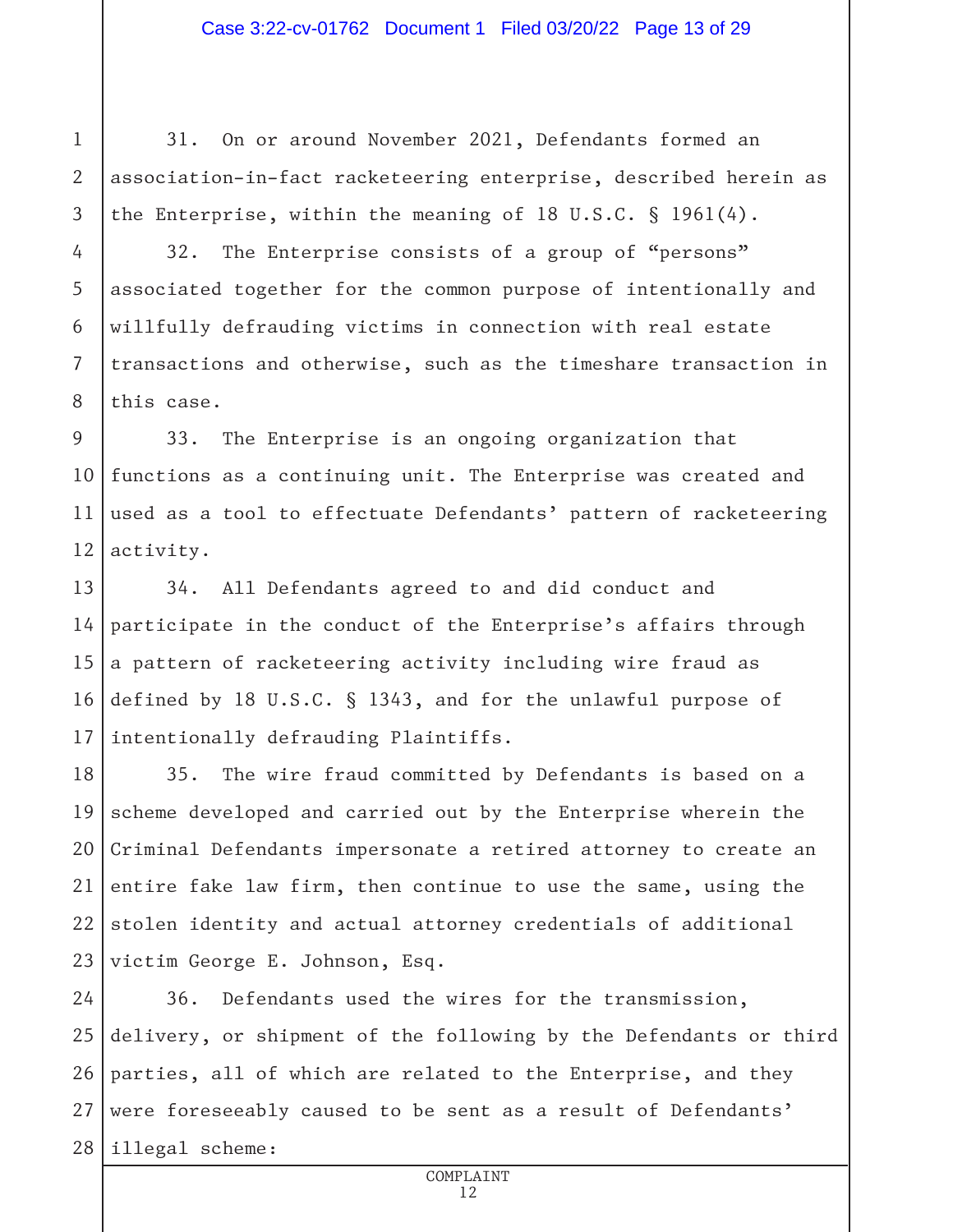#### Case 3:22-cv-01762 Document 1 Filed 03/20/22 Page 14 of 29

A. Wires between Defendants containing false documents and false representations;

B. Email and telephone communications between Defendants and Plaintiffs; and

C. Payments between Plaintiffs and Defendants.

37. Defendants used the Internet and other electronic facilities to carry out the scheme and to conceal their ongoing fraudulent activities.

9 10 11 12 13 14 15 38. At all times discussed herein, Defendants have been involved in a plan to scheme or defraud; have had the intent to defraud and have willfully participated in the scheme to defraud with actual knowledge of its fraudulent nature and with specific intent to defraud; and could have reasonably foreseen that interstate wires would be used; and actually used interstate wires to further Defendants' scheme.

16 17 39. The Enterprise engaged in and affected interstate commerce by way of said wire fraud.

18 19 40. The wire transmissions described herein were made in furtherance of Defendants' scheme and common course of conduct.

20 21 22 23 24 41. To achieve their common goals, Defendants knowingly and willfully concealed from the public and Plaintiffs the unlawfulness of their conduct, which was committed at the instruction of, and through the directions of, organized criminals.

25 26 27 28 42. As a direct and proximate consequence of the conduct of Defendants and each of them as alleged herein, Plaintiffs have been injured in their business and property, causing Plaintiff to suffer monetary damages in an amount not less than \$71,000, said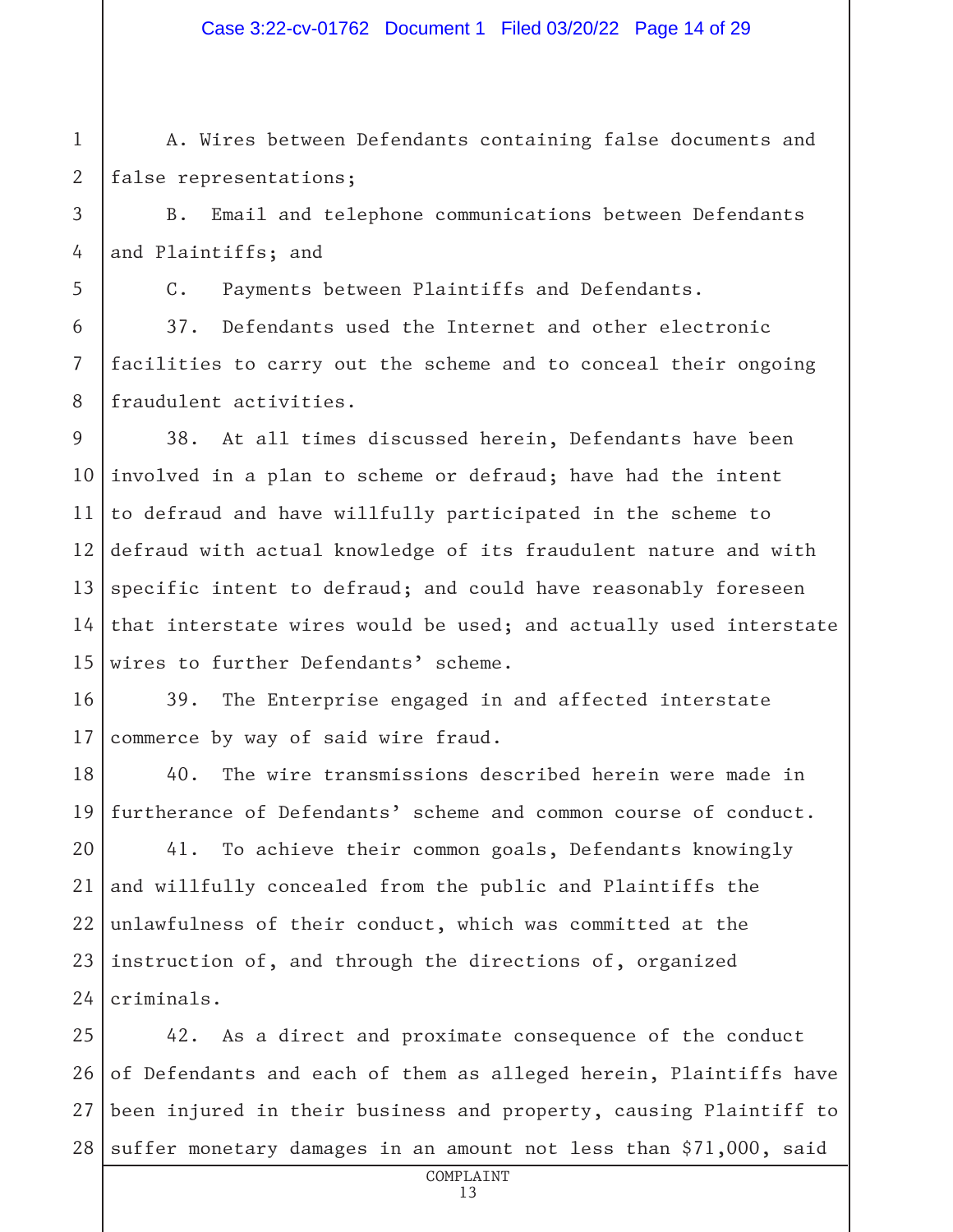1 damages to be proven at the time of trial.

43. Because of Defendants' violations of 18 U.S.C. § 1962(c), Defendants are liable to Plaintiff for three times the damages Plaintiffs have sustained, plus the cost of this suit, including reasonable attorneys' fees.

6 7

2

3

4

5

#### **Count 2: Violation of 18 U.S.C. § 1962(a)**

8 44. Plaintiffs incorporates by reference and reallege the paragraphs set forth above.

9 10 11 12 13 14 15 16 45. 18 U.S.C. § 1962(a) makes it "unlawful for any person who has received any income derived, directly or indirectly, from a pattern of racketeering activity . . . to use or invest, directly or indirectly, any part of such income, or the proceeds of such income, in acquisition of any interest in, or the establishment or operation of, any enterprise which is engaged in, or the activities of which affect, interstate or foreign commerce." 18 U.S.C. § 1962(a).

17 18 19 46. As alleged in paragraph 206, each Defendant, at all relevant times, is and has been a "person" within the meaning of 18 U.S.C. § 1961(3).

20 21 22 47. As alleged in the preceding section, Defendants' conduct constitutes a "pattern" of racketeering activity. 18 U.S.C. § 1961(5).

23 24 25 26 27 28 48. At all times relevant hereto, beginning on or around November 2021 and continuing at least through the eventual termination of the scheme, Defendants received income derived from a pattern of racketeering activity to use or invest a part of such income or the proceeds of such income in the establishment and operation of an enterprise that is engaged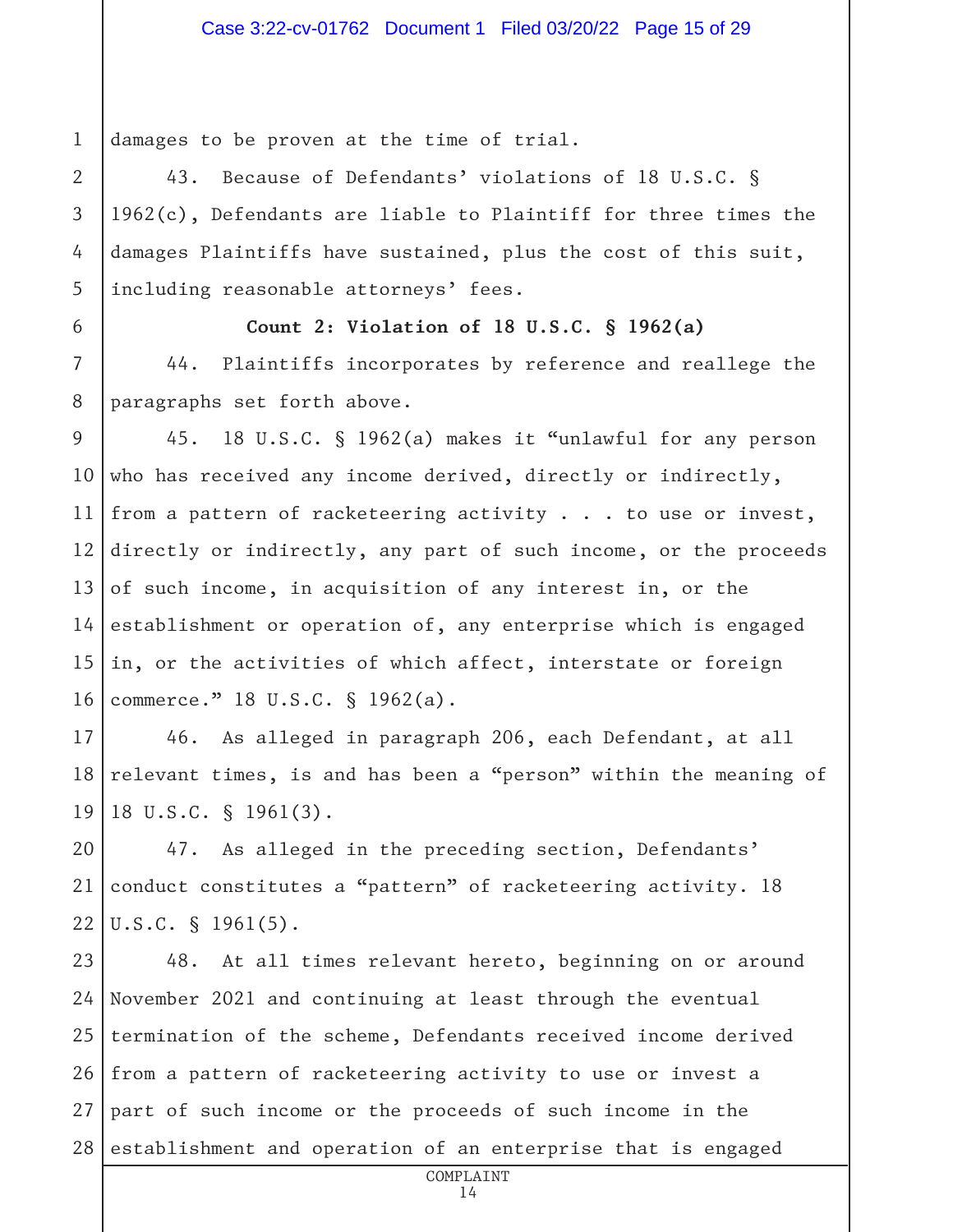1 2 in, or the activities of which affect, interstate or foreign commerce, in violation of 18 U.S.C. § 1962(a).

49. As alleged in the preceding section, on or around November 2021, Defendants formed the Enterprise to effectuate Defendants' pattern of racketeering activity.

6 7 8 9 10 11 50. All Defendants agreed to and did use income received directly from a pattern of racketeering activity to control, establish and operate the Enterprise, which was engaged in and affected interstate commerce, including wire fraud as defined by 18 U.S.C. § 1343, and for the unlawful purpose of intentionally defrauding Plaintiffs.

12 13 51. The wire fraud committed by Defendants is set forth in the preceding section and is incorporated by reference herein.

14 15 16 17 18 52. As a direct and proximate consequence of the conduct of Defendants and each of them as alleged herein, Plaintiffs have been injured in their business and property, causing Plaintiffs to suffer monetary damages in an amount not less than \$71,000, said damages to be proven at the time of trial.

19 20 21 22 53. Because of Defendants' violations of 18 U.S.C. § 1962(a), Defendants are liable to Plaintiffs for three times the damages Plaintiffs have sustained, plus the cost of this suit, including reasonable attorneys' fees.

23

3

4

5

## **Count 3: Violation of 18 U.S.C. § 1962(d)**

24 25 54. Plaintiffs incorporate by reference and reallege the paragraphs set forth above.

26 27 28 55. 18 U.S.C. § 1962(d) makes it "unlawful for any person to conspire to violate any of the provisions of subsection (a), (b) or (c) of this section."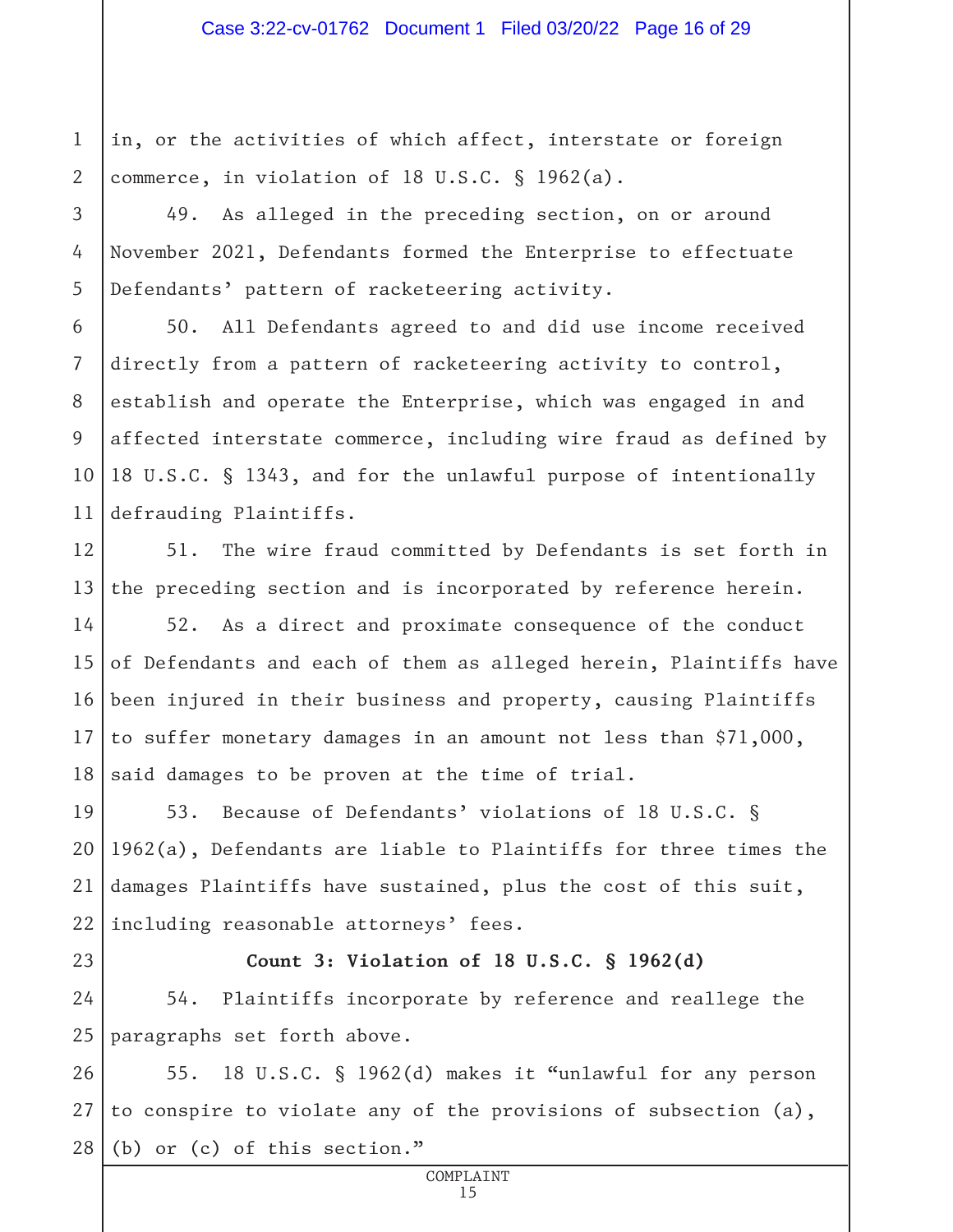56. As alleged in the preceding sections, each Defendant, at all relevant times, is and has been a "person" within the meaning of 18 U.S.C. § 1961(3).

4 5 6 7 8 9 10 11 12 13 14 57. At all relevant times, beginning in or around November 2021 and continuing at least through the termination of the scheme, the Defendants and each Defendant agreed to and did conspire to violate 18 U.S.C. §§ 1962 (a) and (c), as alleged above and incorporated herein, in violation of 18 U.S.C. § 1962(d). The object of this conspiracy has been and is to conduct or participate in, directly or indirectly, the conduct of the affairs of the Enterprise described above; and to receive income derived from a pattern of racketeering activity and to use such income or the proceeds of such income in the establishment and operation of that enterprise.

15 16 17 18 58. Defendants have knowingly, willfully and intentionally conspired and agreed to conduct and participate in the conduct of the affairs of the enterprise described previously through a pattern of racketeering activity (wire fraud).

19 20 21 22 23 59. Defendants have knowingly, willfully and intentionally conspired and agreed to receive income derived from a pattern of racketeering activity (wire fraud) and to use such income or the proceeds of such income in the establishment and operation of the enterprise described previously.

24 25 26 27 60. Defendants knew that their actions as alleged above were part of a pattern of racketeering activity and agreed to the commission of those acts to further the conspiratorial scheme described above.

28

1

2

3

61. Defendants' conduct constitutes a conspiracy to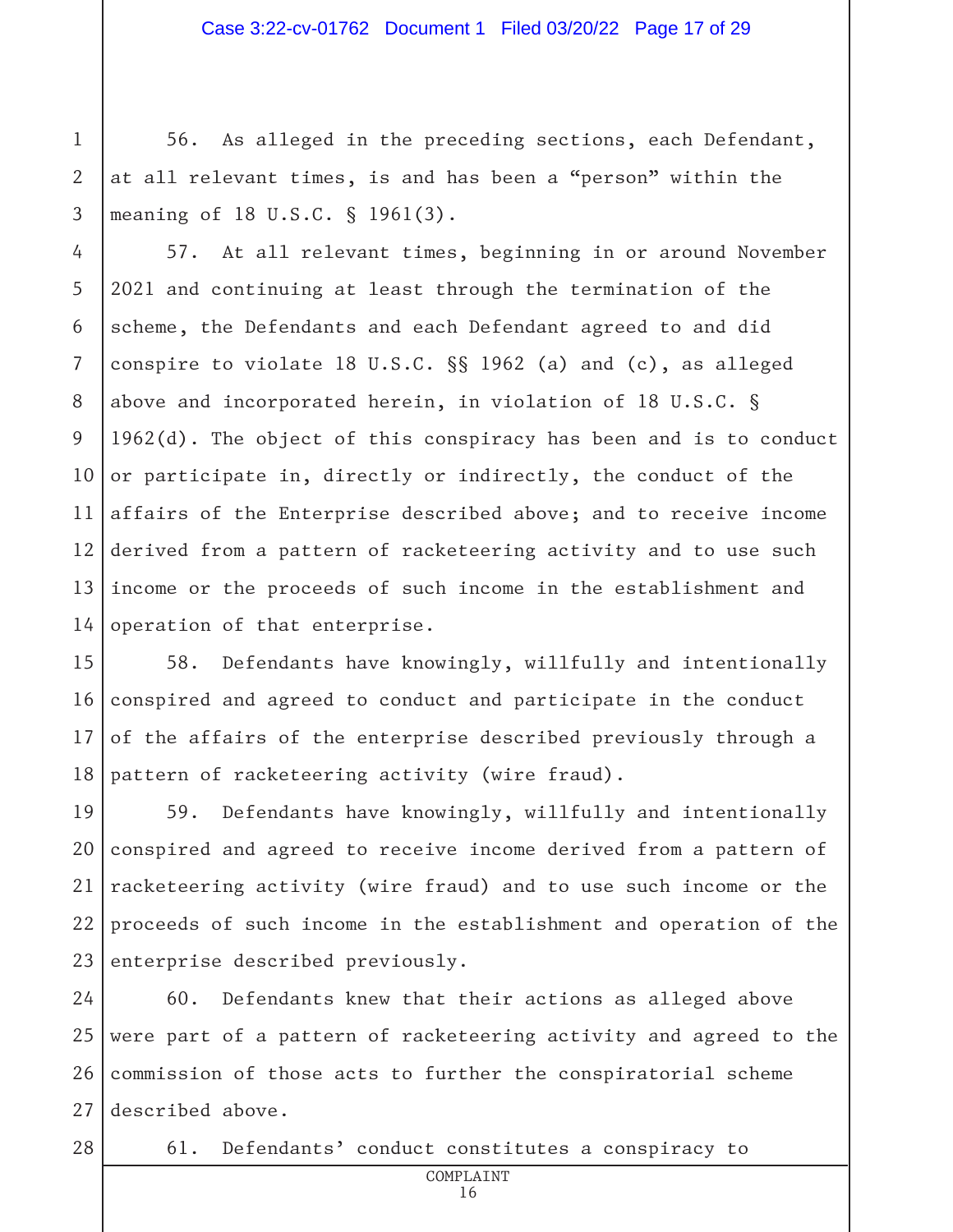1 2 violate 18 U.S.C. §§ 1962(c) and (a), in violation of 18 U.S.C. §  $1962(d)$ .

3 4 5 6 7 8 9 62. As a direct and proximate consequence of the Defendants' conspiracy, the overt acts taken in furtherance of that conspiracy, and violations of 18 U.S.C. § 1962(d), Plaintiffs have been injured in their business and property, causing Plaintiffs to suffer monetary damages in an amount not less than \$71,000, said damages to be proven at the time of trial.

10 11 12 13 63. Because of Defendants' violations of 18 U.S.C. § 1962(d), Defendants are liable to Plaintiff for three times the damages Plaintiff has sustained, plus the cost of this suit, including reasonable attorneys' fees.

#### **SECOND CAUSE OF ACTION**

(Plaintiffs vs. the Criminal Defendants)

#### Fraud

17 18 64. Through the foregoing course of conduct, the Criminal Defendants committed fraud, including but not limited to:

19 20 21 a. Representing that funds of Plaintiffs were necessary to receive funds they were owed, also known as an advance fee fraud. b. Knowing the representations were false.

22 23 c. Causing Plaintiffs, in reasonable reliance on the representations, to wire money to Mexico.

24 25 65. Plaintiffs suffered harm of at least \$71,000 in lost money that they wired to the Criminal Defendants.

26 27 66. Wherefore, Plaintiffs pray for compensatory damages and punitive damages according to proof.

28 //

14

15

16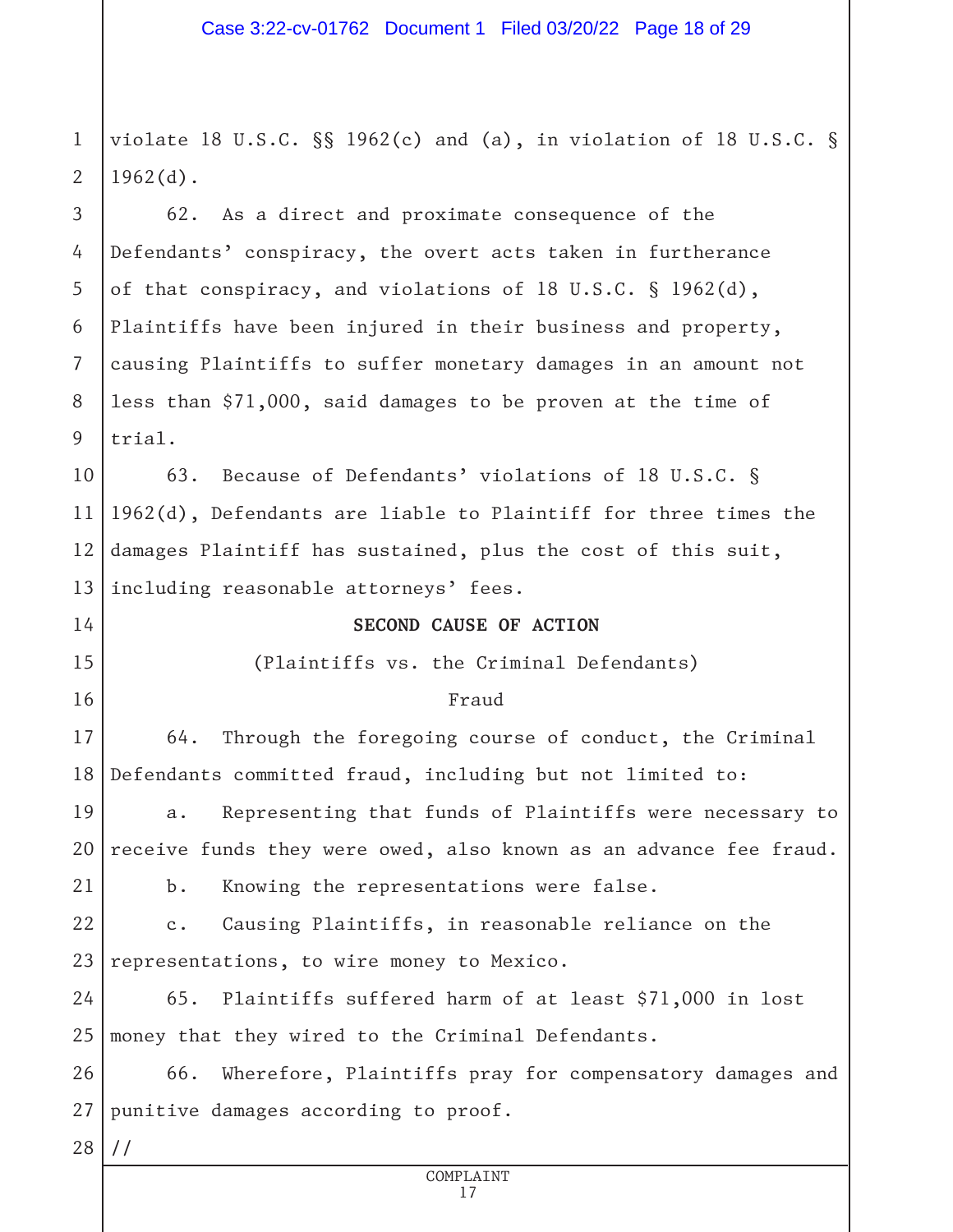| $\mathbf{1}$ | THIRD CAUSE OF ACTION                                             |  |
|--------------|-------------------------------------------------------------------|--|
| 2            | (Plaintiffs vs. the Criminal Defendants)                          |  |
| 3            | False Personation                                                 |  |
| 4            | 67.<br>Through the foregoing course of conduct, the Criminal      |  |
|              |                                                                   |  |
| 5            | Defendants impersonated a retired attorney in the furtherance of  |  |
| 6            | their scheme, in violation of Cal. Penal Code sec. 529.           |  |
| 7            | Wherefore, Plaintiffs pray for compensatory damages and<br>68.    |  |
| 8            | punitive damages according to proof                               |  |
| 9            | FOURTH CAUSE OF ACTION                                            |  |
| 10           | (Plaintiffs vs. the Criminal Defendants)                          |  |
| 11           | Grand Theft                                                       |  |
| 12           | 69.<br>Through the foregoing course of conduct, the Criminal      |  |
| 13           | Defendants stole \$71,000 from Plaintiffs in violation of Cal.    |  |
| 14           | Penal Code sec. 532.                                              |  |
| 15           | 70. Wherefore, Plaintiffs pray for compensatory damages,          |  |
| 16           | punitive damages, and attorney fees according to proof            |  |
| 17           | FIFTH CAUSE OF ACTION                                             |  |
| 18           | (Plaintiffs vs. the Criminal Defendants)                          |  |
| 19           | B&P 17200                                                         |  |
| 20           | 71.<br>Through the foregoing course of conduct, the Criminal      |  |
| 21           | Defendants violated Business and Professions Code sec. 17200 with |  |
| 22           | predicate violations of the Penal Code as described above.        |  |
| 23           | 72.<br>Wherefore, Plaintiffs pray for disgorgement and            |  |
| 24           | injunctive relief.                                                |  |
| 25           | SIXTH CAUSE OF ACTION                                             |  |
| 26           | (Plaintiffs vs. the Service Provider Defendants)                  |  |
| 27           | Negligence                                                        |  |
| 28           | 73.<br>Through the foregoing course of conduct, the Service       |  |
|              | COMPLAINT<br>18                                                   |  |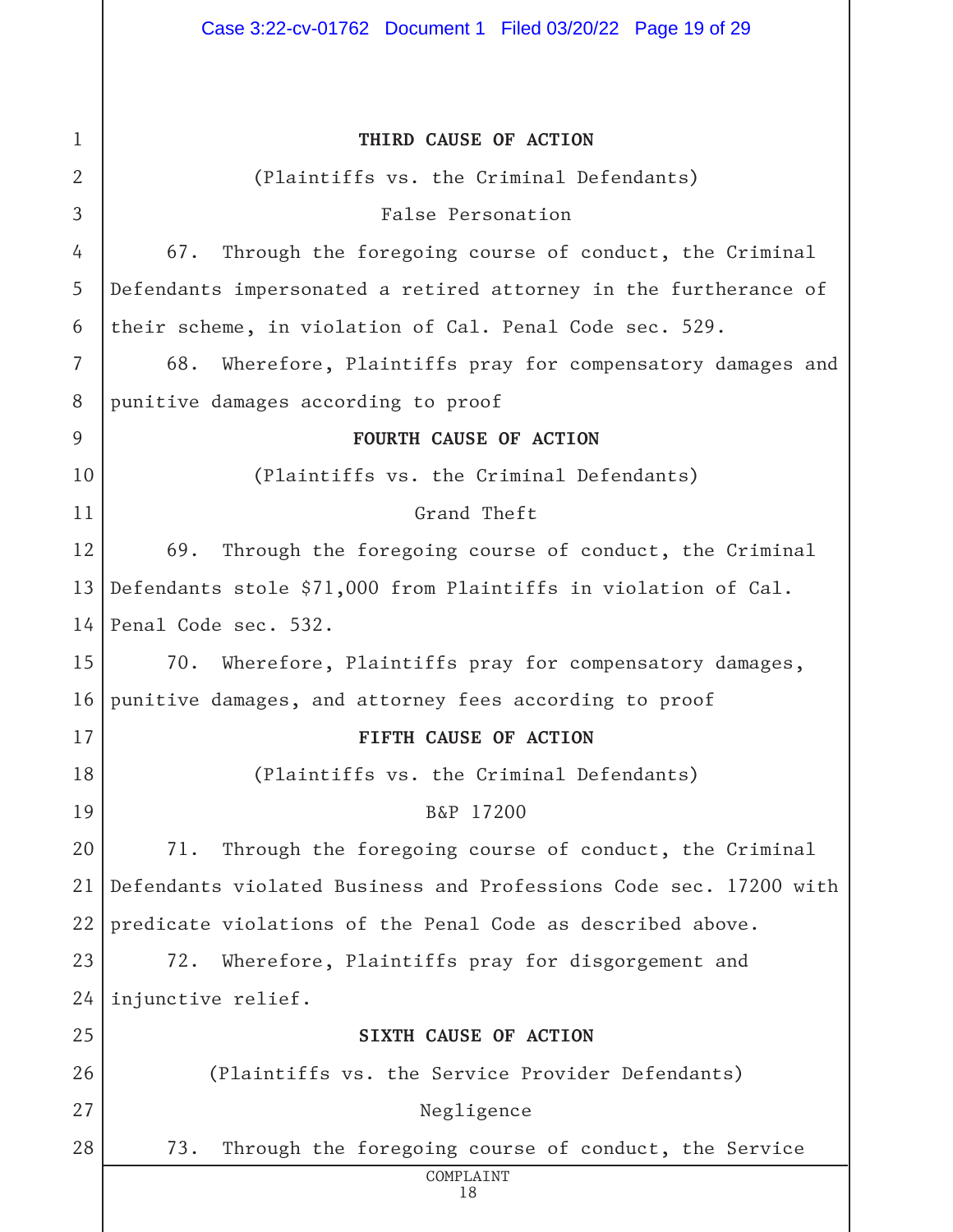1 2 3 4 5 6 7 8 9 10 11 12 13 14 15 16 17 18 19 20 21 22 23 24 25 26 27 28 COMPLAINT Provider Defendants negligently furthered the Enterprise. **Count One – Web Hosting** Newfold Digital, Inc. 74. Newfold hosts the Criminal Defendants' fake law firm website and has not terminated the service despite knowing of or negligently failing to discover the scheme. As such, Newfold was negligent in supporting these criminals and causing Plaintiffs' loss of \$71,000. **Count Two – Email Service** Newfold Digital, Inc. 75. Newfold hosts the Criminal Defendants' email system and has not terminated the service despite knowing of or negligently failing to discover the scheme. As such, Newfold was negligent in supporting these criminals and causing Plaintiffs' loss of \$71,000. **Count Three – Banking** Banco Santander, S.A. 76. Santander received wires from Plaintiffs and allowed the Criminal Defendants to take the money, despite knowing of or negligently failing to discover the scheme. As such, Santander was negligent in supporting these criminals and causing Plaintiffs' loss of \$71,000. **Count Four – VPN Service** Express Technologies, Ltd. 77. Express provided and continues to provide VPN service to the Criminal Defendants, despite knowing of or negligently failing to discover the scheme. As such, Express was negligent in supporting these criminals and causing Plaintiffs' loss of

19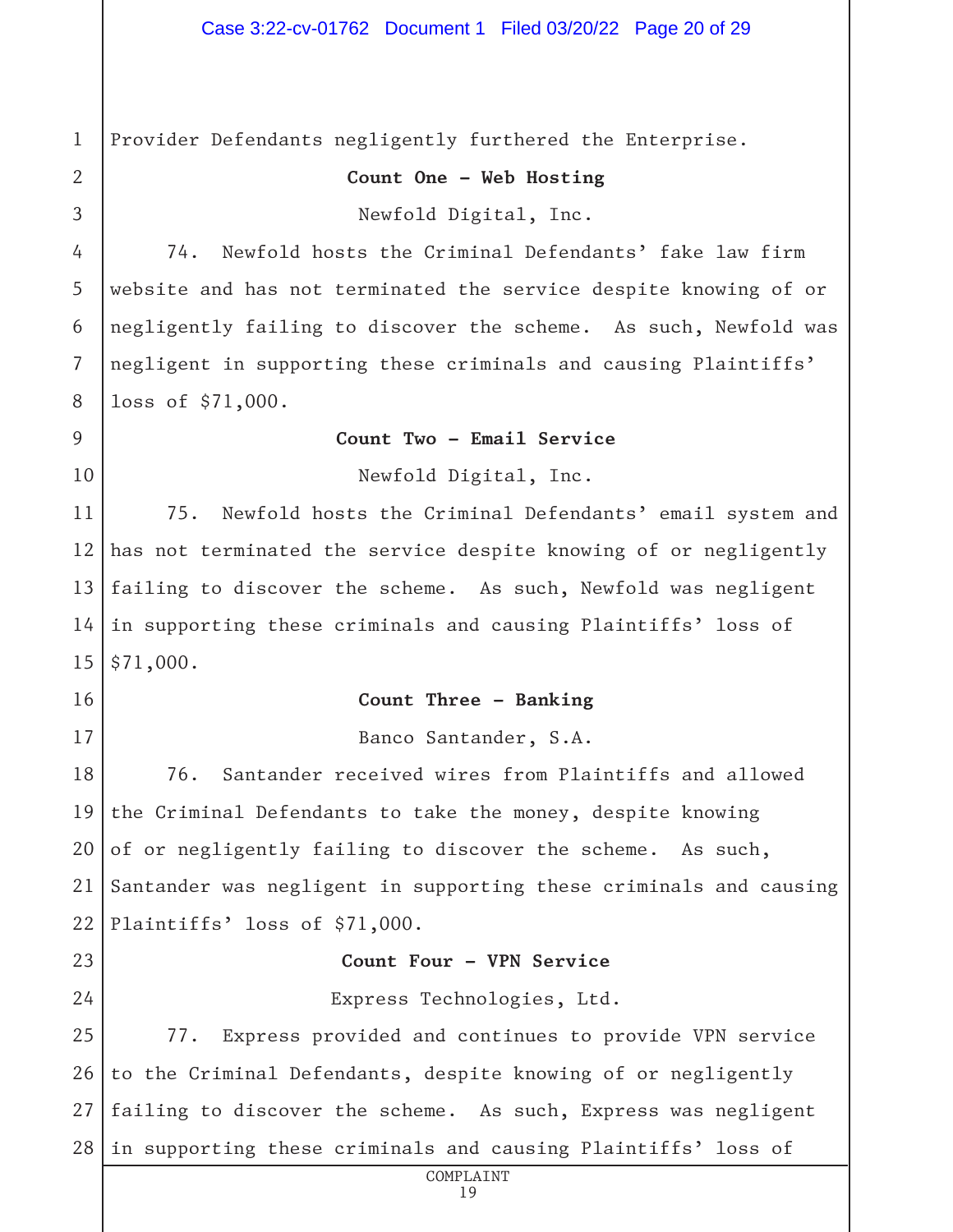1 \$71,000.

2

3

4

5

6

78. Wherefore, Plaintiffs pray for damages of \$71,000 or according to proof.

#### **SEVENTH CAUSE OF ACTION**

(Plaintiffs vs. the Service Provider Defendants)

#### Declaratory Relief

7 8 9 10 11 12 79. Through the foregoing course of conduct, there is now a controversy between Plaintiffs and the Service Provider Defendants concerning their rights and responsibilities in connection with the Enterprise and monies sent by Plaintiffs to the Enterprise by way of the Service Provider Defendants' services.

13 14 15 16 17 80. Wherefore, Plaintiffs pray for a decree stating their rights and obligations and those of the Defendants, as well as an injunction freezing the Criminal Defendants' accounts in the amount of the claim, \$71,000, and mandating the return of the funds.

18

19

20

#### **EIGHTH CAUSE OF ACTION**

(Plaintiffs vs. the Nominal Defendants)

#### Declaratory Relief

21 22 23 24 25 81. Through the foregoing course of conduct, there is now a controversy between Plaintiffs and the Nominal Defendants concerning their rights and responsibilities in connection with the Enterprise and monies sent by Plaintiffs to the Enterprise by way of the Service Provider Defendants' services.

26 27

28

#### Der.com

**Count One – Rescission and Non-Liability**

82. Plaintiffs have, through the transaction orchestrated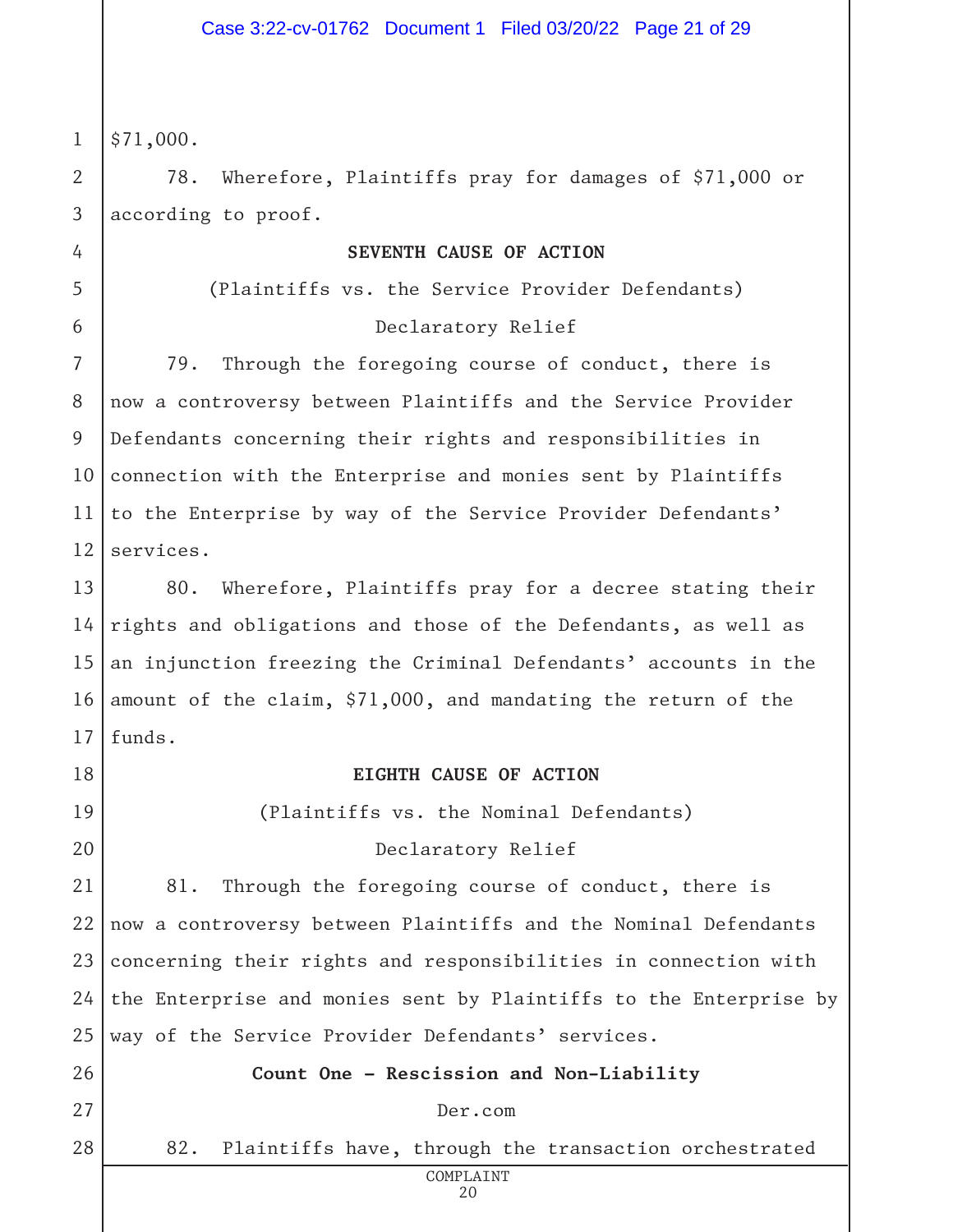1 2 by the Enterprise, become allegedly liable to complete the transaction with Der.com.

3

4

5

6

7

8

16

83. Wherefore, Plaintiffs pray for a decree that they are not obligated to do anything further with Der.com and have no liability to Der.com due the criminal conduct of the Enterprise and the fact that the transaction is a complete fabrication.

#### **Count Two – Transfer Fee**

#### Fiesta

9 10 11 84. Plaintiffs have, through the transaction orchestrated by the Enterprise, become allegedly liable for a transfer fee charged by Fiesta in the approximate amount of \$8,000.

12 13 14 15 85. Wherefore, Plaintiffs pray for a decree that they are not obligated to pay the transfer fee charged by Fiesta due the criminal conduct of the Enterprise and the fact that the transaction is a complete fabrication.

#### **PRAYER**

17 18 19 1. Finding that all Defendants except the Nominal Defendants are jointly and severally liable for all damage caused to Plaintiffs;

20 21 2. Awarding Plaintiffs monetary damages in an amount not less than \$71,000 or according to proof;

22 23 3. Awarding Plaintiffs treble monetary damages pursuant to 18 U.S.C. § 1964(c);

24 25 4. Awarding Plaintiffs litigation expenses, including reasonable attorneys' fees, costs, and disbursements;

26 27 28 5. Awarding Plaintiffs punitive damages against the Criminal Defendants in the sum of not less than \$1,000,000 or an amount otherwise to be decided at trial; and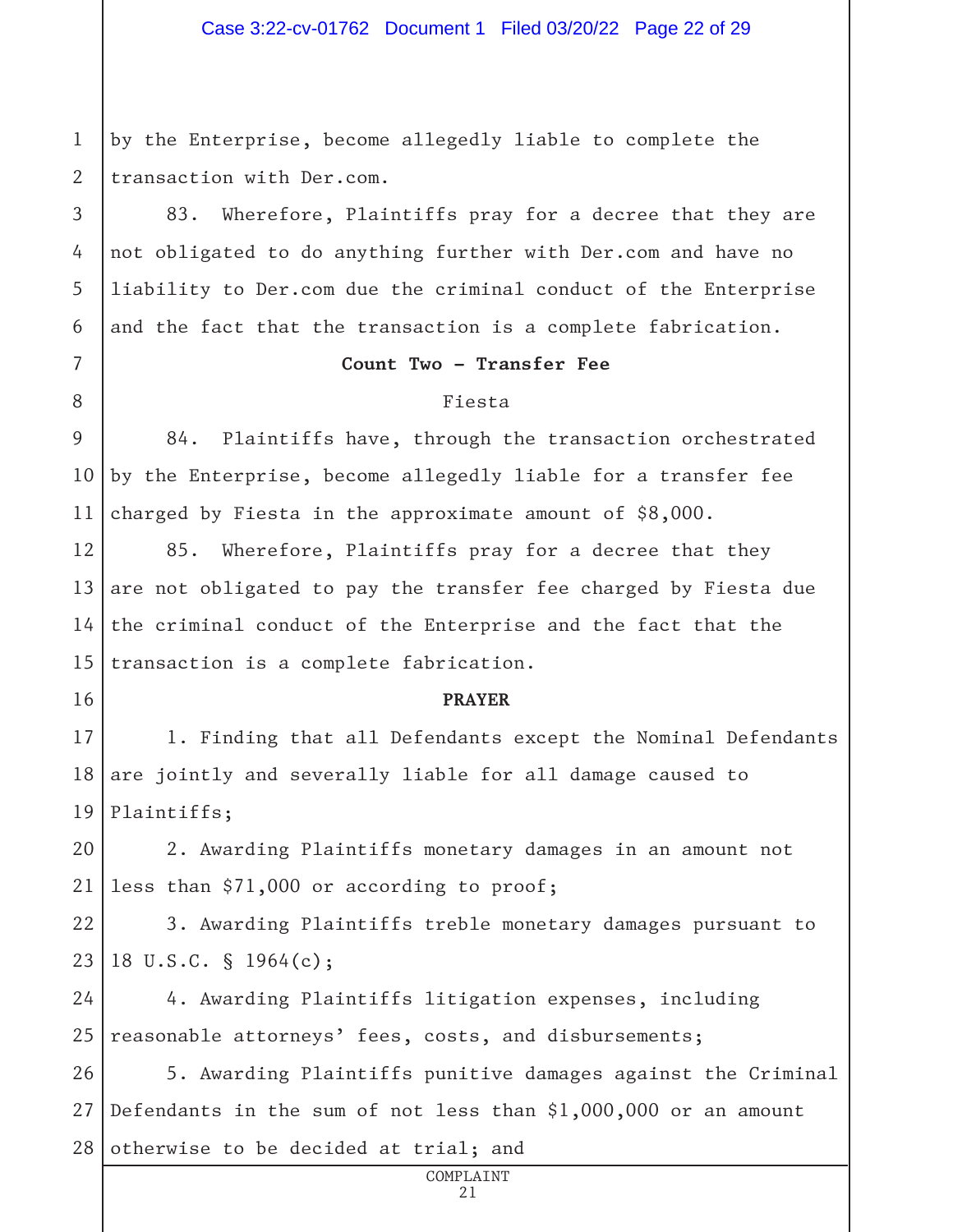| $\mathbf{1}$   | Declaratory relief as to the rights of Plaintiffs, the<br>6.                                                                                                               |
|----------------|----------------------------------------------------------------------------------------------------------------------------------------------------------------------------|
| $\overline{2}$ | obligations of the Defendants, and non-obligations of Plaintiffs.                                                                                                          |
| 3              | 7. Awarding Plaintiff a permanent RICO injunction against                                                                                                                  |
| 4              | the Enterprise, as well as permanent injunctions against the                                                                                                               |
| 5              | Service Provider Defendants, plus State law injunctions as                                                                                                                 |
| 6              | appropriate, in a form to be submitted following the filing of                                                                                                             |
| $\overline{7}$ | this action. <sup>1</sup>                                                                                                                                                  |
| 8              | 8. Granting such other relief as the case may require or as                                                                                                                |
| 9              | may be deemed proper and equitable.                                                                                                                                        |
| 10             |                                                                                                                                                                            |
| 11             | Andrew G. Watters<br>Date: March 20, 2022<br>Andrew G. Watters, Esq.                                                                                                       |
| 12             | Attorney for Plaintiffs<br>Filomeno Medina and Arlene                                                                                                                      |
| 13             | Valdefiera                                                                                                                                                                 |
| 14             |                                                                                                                                                                            |
| 15             |                                                                                                                                                                            |
| 16             |                                                                                                                                                                            |
| 17             |                                                                                                                                                                            |
| 18             |                                                                                                                                                                            |
| 19             |                                                                                                                                                                            |
| 20             |                                                                                                                                                                            |
| 21             |                                                                                                                                                                            |
| 22             |                                                                                                                                                                            |
| 23             |                                                                                                                                                                            |
| 24             |                                                                                                                                                                            |
| 25             |                                                                                                                                                                            |
| 26             |                                                                                                                                                                            |
| 27<br>28       | Time is of the essence in filing this action for the<br>purposes of records preservation/ESI; accordingly, the proposed<br>injunctions are not attached to this complaint. |
|                | COMPLAINT                                                                                                                                                                  |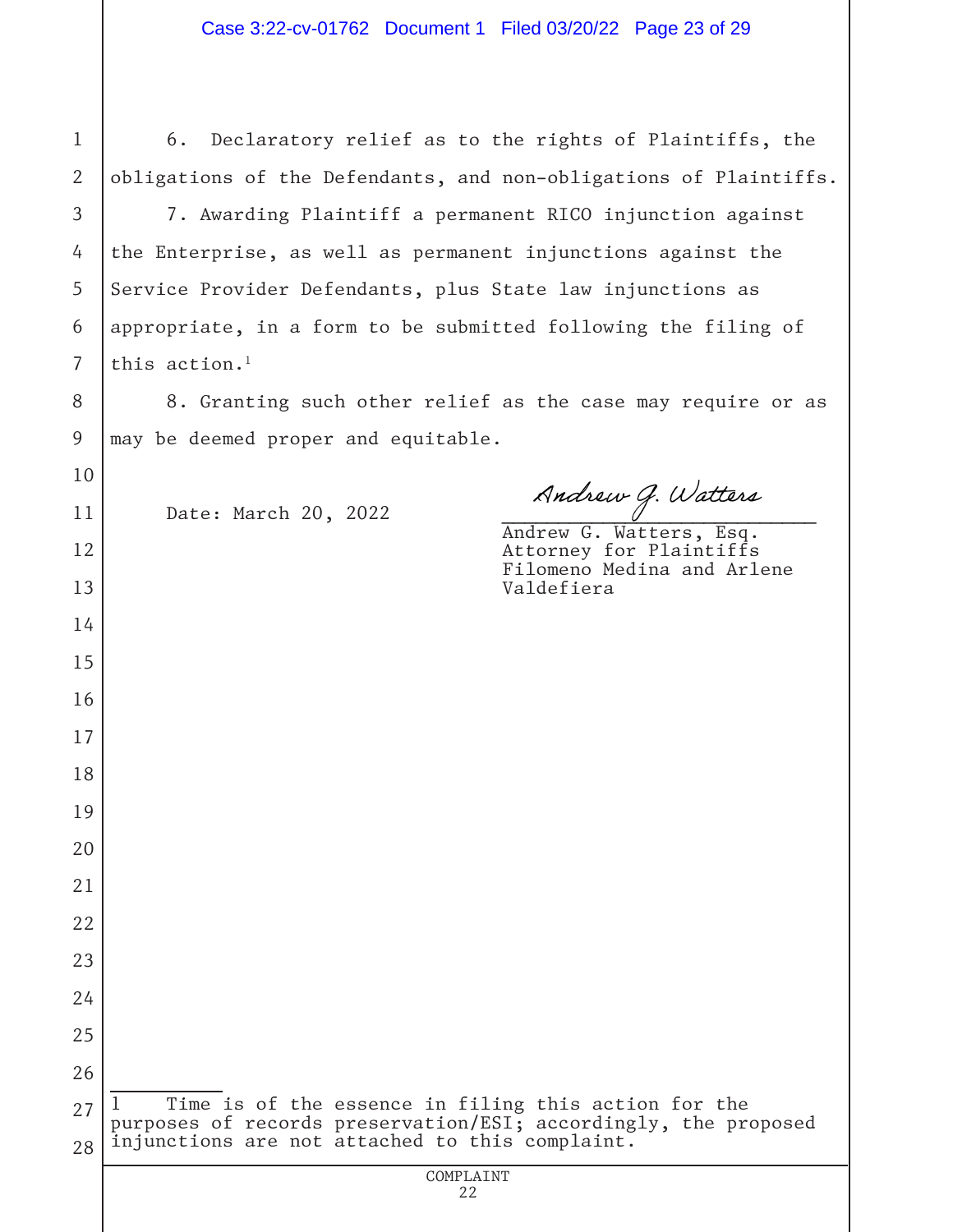Case 3:22-cv-01762 Document 1 Filed 03/20/22 Page 24 of 29

# Exhibit A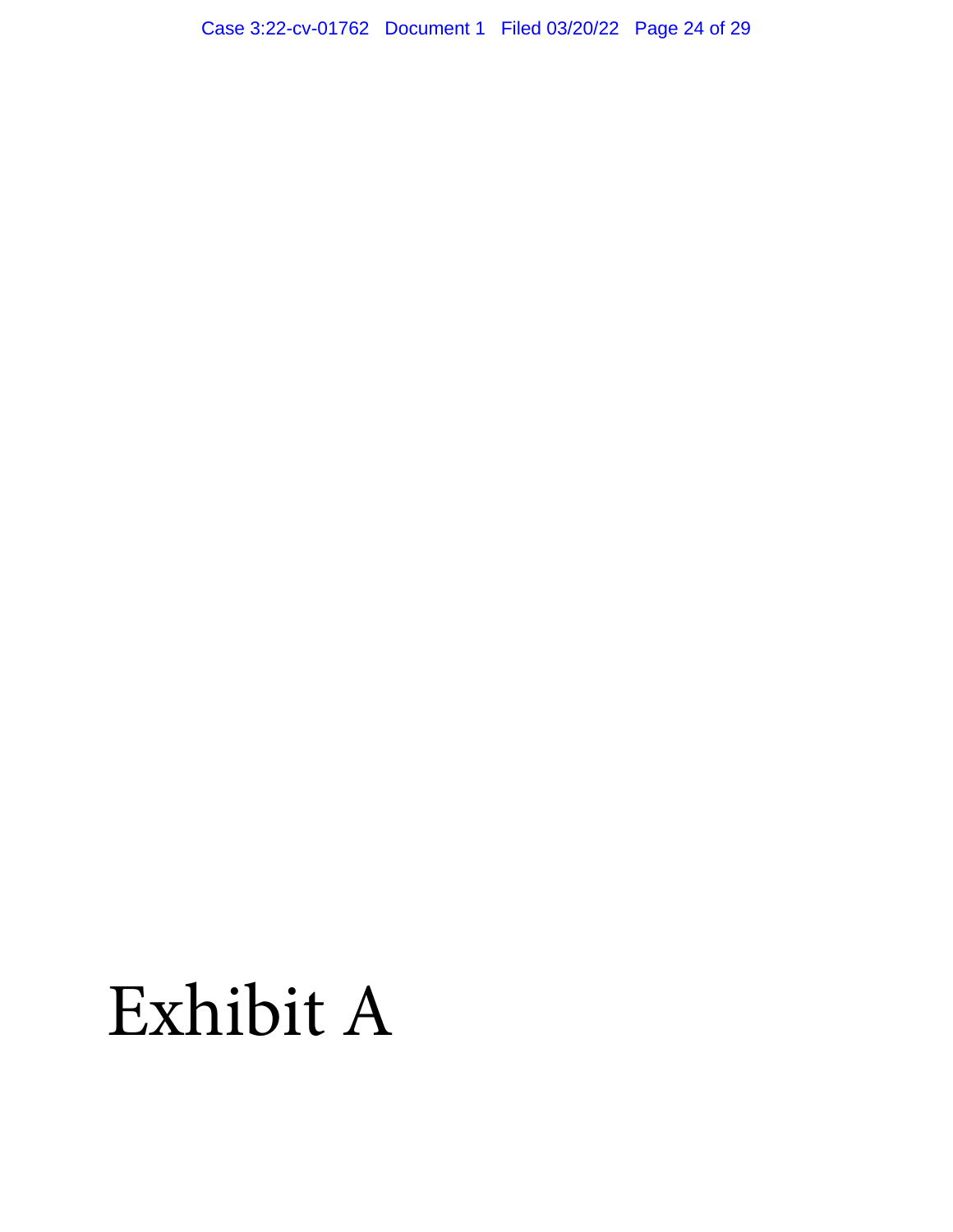#### Andrew G. Watters, Esq. Litigation Attorney

555 Twin Dolphin Dr. Ste. 135 Redwood City, CA 94065 ∙ +1 (415) 261-8527 andrew@andrewwatters.com

#### Precedence: Routine **Date:** March 18, 2022

- **To:** FBI San Francisco Attn: Special Agent
- **From:** Andrew G. Watters 555 Twin Dolphin Dr., Ste. 135 Redwood City, CA 94065 +1 (415) 261-8527 andrew@andrewwatters.com

**Case:** v. Doe

**Title:** Unknown Suspects George E. Johnson, Esq. (victim) (victim) 18 U.S.C. sec. 1343, et al. Report of Investigation

**Synopsis:** To provide a summary of information developed to date in this wire fraud/RICO case involving Mexican timeshares and the stolen identity of a retired attorney.

#### **Details:**

#### **Introduction**

I am a lawyer in California (#237990), and I also offer investigative services pursuant to Business and Professions Code sec. 7522(e) and 7582.2(e), which exempt licensed attorneys from the private investigator licensing law. I often go on to represent the same individuals in litigation.

On March 15, 2022, I was hired on an emergency basis to represent . Mr. asked me to look at his timeshare transaction to see whether it was bona fide before he wired another \$20,000 to Mexico (he has already put in around \$50,000). I've concluded the transaction is part of a complex advance fee fraud/RICO for the reasons indicated here, and I'm issuing this report with supporting data and files with Mr. authorization.

#### **Background**

 and his spouse own a timeshare at the Palladium in Cancún, Mexico, the details of which are not relevant here. They wanted to sell the timeshare and were approached in early 2022 by a purported law firm in New York City that specializes in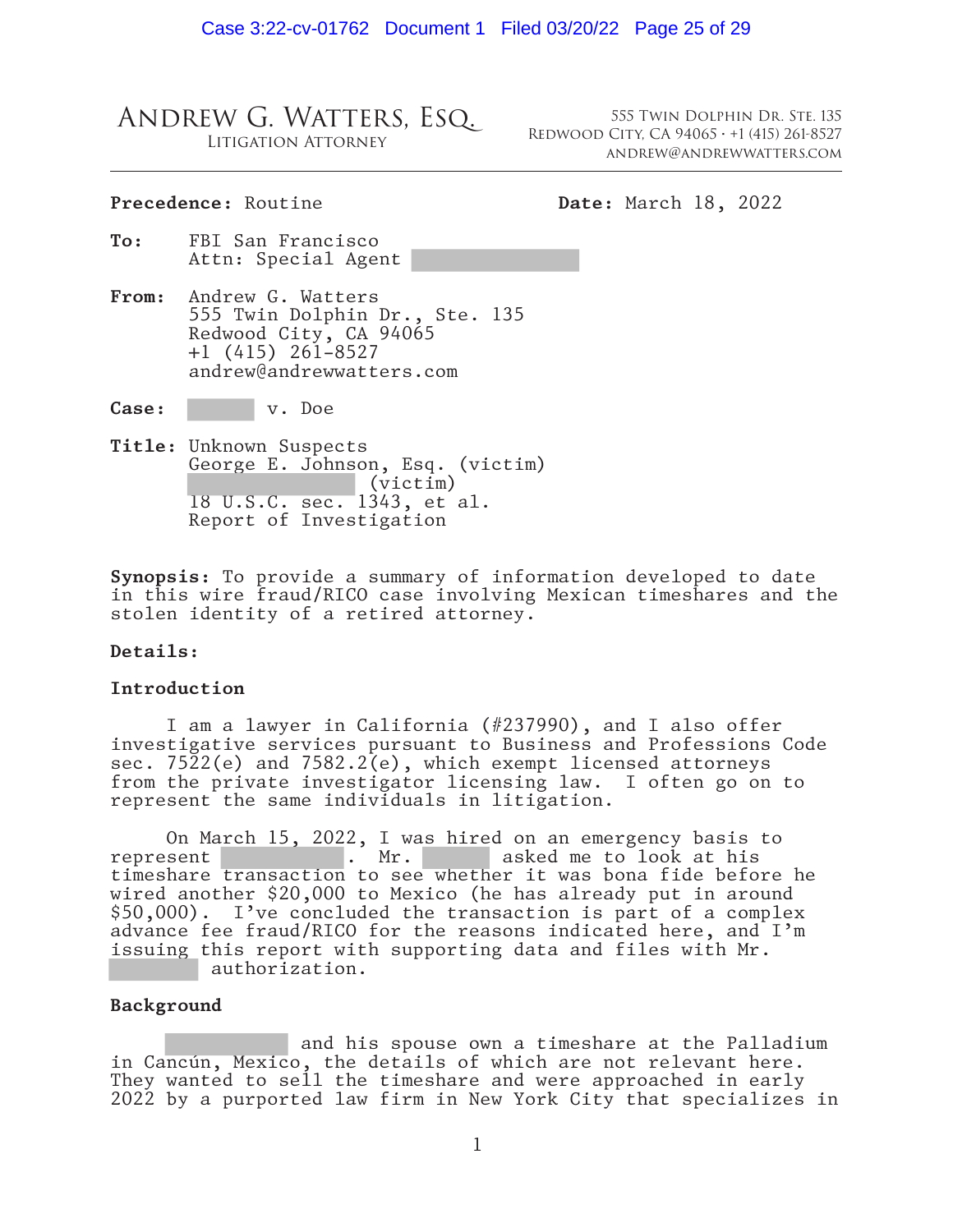To: FBI San Francisco From: Andrew G. Watters, Esq. Re: George E. Johnson 3/18/2022

these types of transactions and was representing the prospective<br>buyer. The "Legal Firm of George Johnson" has a website<sup>1</sup>, email, and phone number online. I visited the firm website at approximately 11:48 a.m. on March 15, 2022 as Mr. in my office sharing the details of the transaction with me.2 The domain name was registered in November 2021 by someone in Argentina, according to publicly available whois information. Critically, the nameserver shown on the domain is ns112.hostgator.mx, which is in Mexico. A lawyer would not normally claim to have his office and phone in New York City while registering his domain from Argentina with nameservers in Mexico.

There is a George Johnson attorney in New York, but he has no registered address on his official court profile/attorney license page. Public records from LexisNexis reveal that Mr. Johnson is also admitted in Maryland. I reached out to Mr. Johnson and was able to speak with him at length on March 18, 2022 (see attached FD-302). In summary, Mr. Johnson is a retired attorney who is dual-admitted in New York and Maryland. He confirmed his attorney license number over the forged signatures as being his correct license number, and he denied being involved with the scam. It was news to him that someone is claiming to be him in New York City. I provided him a download link for the underlying documents and invited him to reach out again if he has comments after reviewing the documents.

The office shown on the fake website is a virtual/shared office in New York City, and it appears the suspects use Google voice from abroad. But the call center answering the law firm's number is definitely American. It may be shared reception at the virtual office.

The PDF documents purportedly bearing Mr. Johnson's notarized signature were created in Adobe Illustrator, and the electronic files clearly show that the signatures and notary seals were dropped in with Illustrator. Also, the documents create illegal obligations for a lawyer to make, such as guarantying client debts. The wire instructions were Photoshopped and not created on the date represented in the document.

I posed as an occasional investor who was considering bankrolling my client's transaction, however, the client mistakenly cc'ed me on the email that I asked him to send to the suspects instead of bcc'ing me. In any case, the suspects still clicked on that link and I captured their VPN IP addresses and access patterns.

<sup>1</sup> https://legalfirmofgeorgejohnson.com/

<sup>2</sup> The first entry in my web server log files shows an access referred by a Google search at 11:49:46 a.m. on March 15, 2022, approximately a minute and a half after my client arrived. From this, I infer that the suspects have real-time web server monitoring in place and are looking up interesting visitors as they access the site, just like I do with my own websites.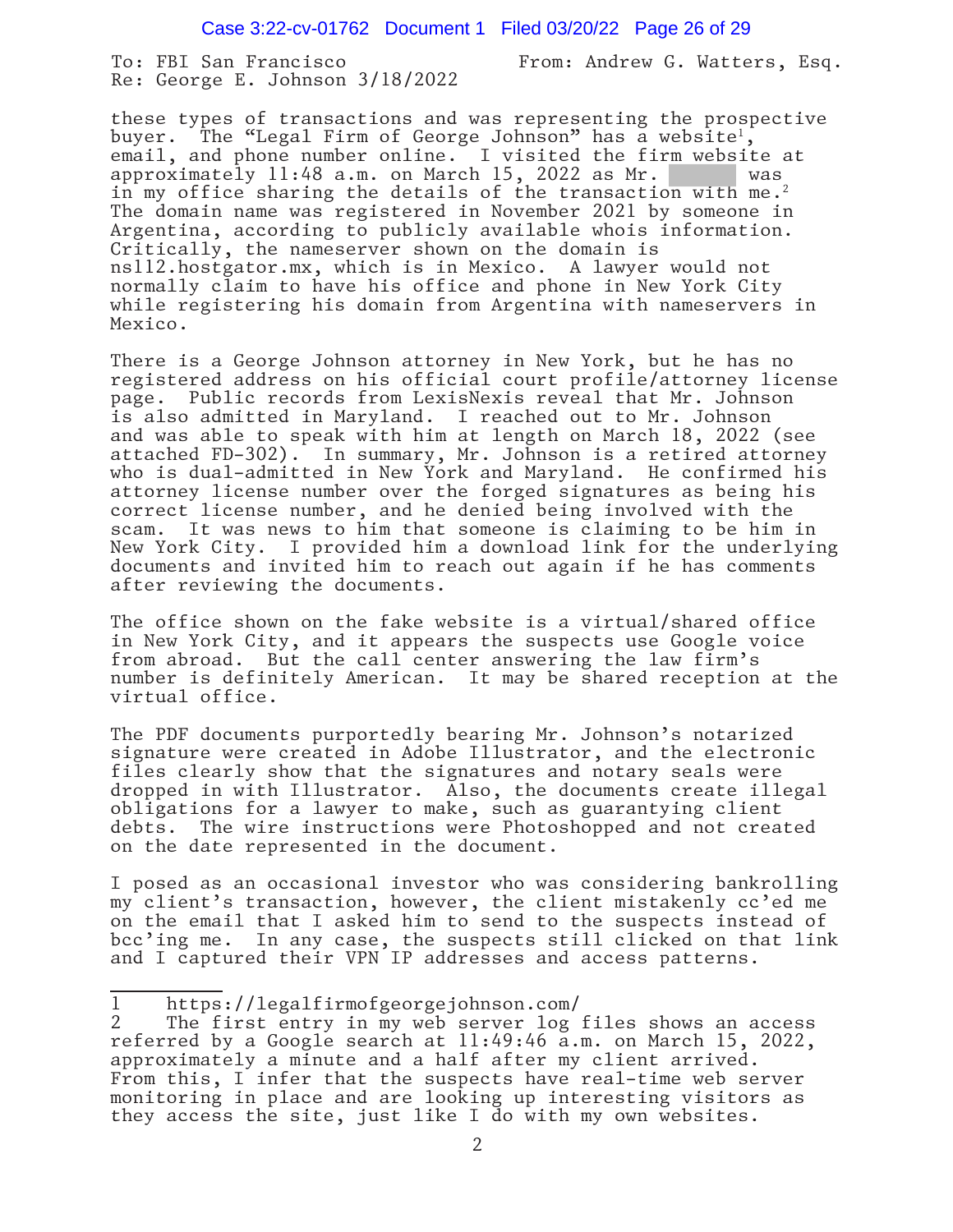Case 3:22-cv-01762 Document 1 Filed 03/20/22 Page 27 of 29

To: FBI San Francisco Re: George E. Johnson 3/18/2022 From: Andrew G. Watters, Esq.

The VPN has an endpoint in San Jose, and coincidentally, there is another endpoint in New York. The VPN is reportedly on a leased  $\dot{I}$  asked the owner of that IP block ( IP block. -- administered by Mr. (a) about this, and he seems to be providing helpful information so far. He claims ExpressVPN leased that block under a Letter of Authorization, and he shared<br>an email from him to CDN77, which he represented as ExpressVPN's upstream provider, as evidence of the LOA. He declined to provide the actual LOA, indicating that he needed ExpressVPN's permission. I sent ExpressVPN notice to preserve their logs for that ASN, in any case.

The client indicated that there was a buyer involved in the transaction, Ted Wilkerson, who was calling him to follow up as The client provided a phone number, and I called "Ted  $we11.$ Wilkerson" at +1 (888) 384-4622 on March 16, 2022. Mr. Wilkerson identified himself as "Theodore Wilkerson" when answering the phone. He stated he is a corporate officer/executive in the timeshare, and he wanted company that is acquiring Mr. to know the status of the transaction. It was an awkward conversation in which we were each trying to see what the other Mr. Wilkerson didn't give any details, including where in knew. the world he claims to be. However, he sounded fully American. I told him to forget about the deal and proceed accordingly. He then called my client several times and  $\overline{1}$  instructed my client to not answer.

The suspects then sent a demand letter to my client, again purportedly from Mr. Johnson, and the suspects are still trying to get money from my client even though I called them out and also emailed them directly accusing them of being a criminal racketeering enterprise. I am intending to shut down at least their website and email with an injunction in District Court in the near future, if my client can financially justify proceeding.

Separately, on March 17, 2022, I spoke with the manager of Palladium, Mr.<br>had previously indicated that Mr. claimed Palladium has had previous transactions involving the George Johnson law firm that worked out. When I spoke with Mr. I gave him a summary of my findings to date, and he seemed only mildly surprised. The conversation focused on Palladium denying Mr. request for a refund of the transfer fee because the refund would require a mutual agreement, and the buyer was not offered his assistance and invited me to agreeing. Mr. send him a letter or other documentation.

#### Conclusion

This is a multi-layered advance fee fraud/RICO involving sophisticated criminals, most of whom appear to be located in Mexico or elsewhere in South America. However, there is potential for an American connection given the brazen use of a virtual office in New York City and the possible willful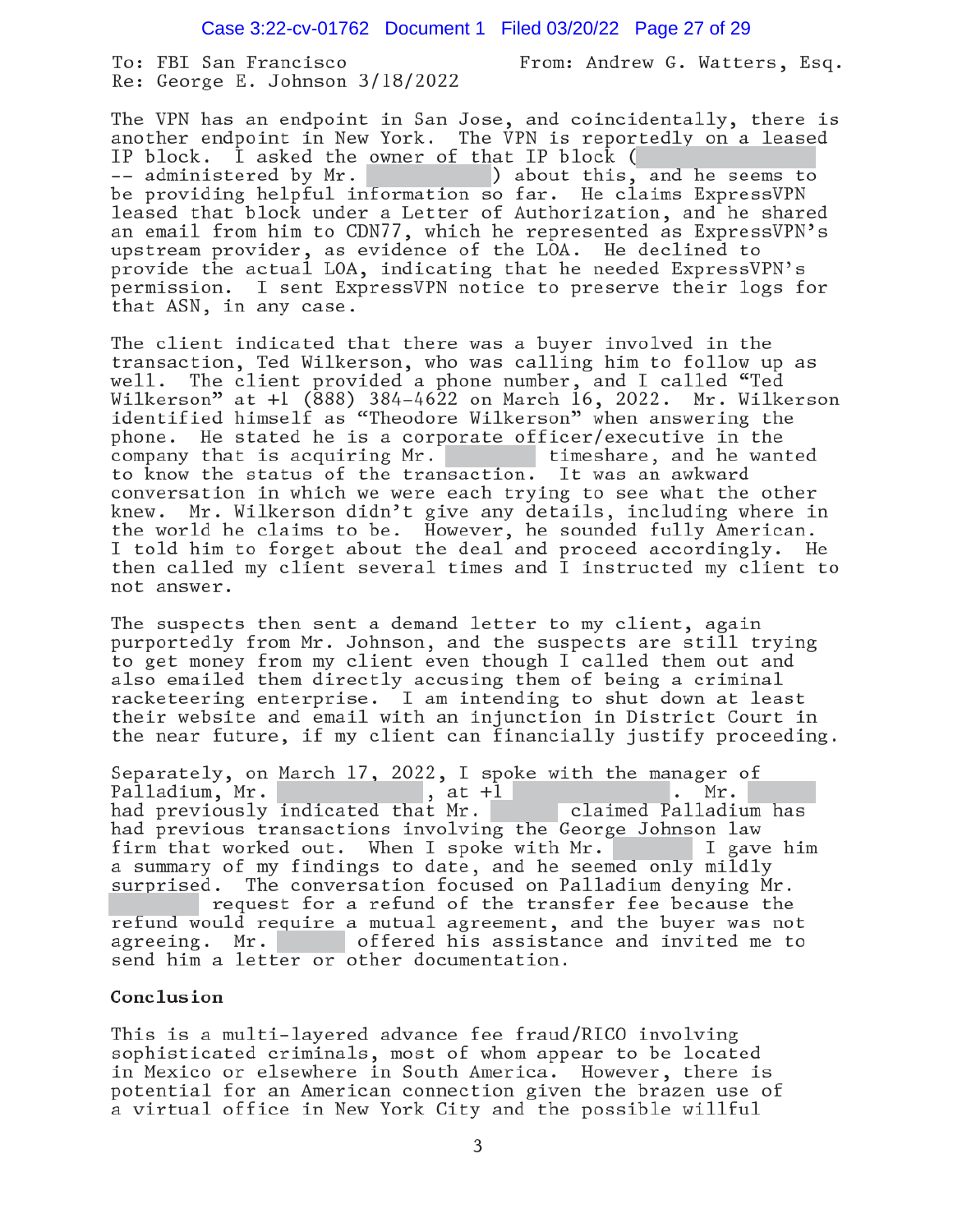Case 3:22-cv-01762 Document 1 Filed 03/20/22 Page 28 of 29

To: FBI San Francisco From: Andrew G. Watters, Esq. Re: George E. Johnson 3/18/2022

blindness of the timeshare company. The "buyer" connection might be investigated further to see whether Mr. Wilkerson is a real person and in the U.S. Searching LexisNexis reveals a number of Ted Wilkersons, but the client's resources do not permit pursuing all of those leads.

#### **Recommendations:**

Set leads described below.

#### **Leads:**

Lead 1:

Issue National Security Letter to and and ExpressVPN, both of which are reachable in the U.S., to capture the underlying IP addresses of the suspects who searched Google for my name at 11:58 a.m. on March 15, 2022.

#### Lead 2:

Interview in in concerning his arrangement with ExpressVPN for the IP block that contains the suspects' VPN endpoint.

#### Lead 3:

Interview George Johnson in to gain insight as to why the suspects selected him.

#### Lead 4:

Locate Theodore Wilkerson.

◊◊